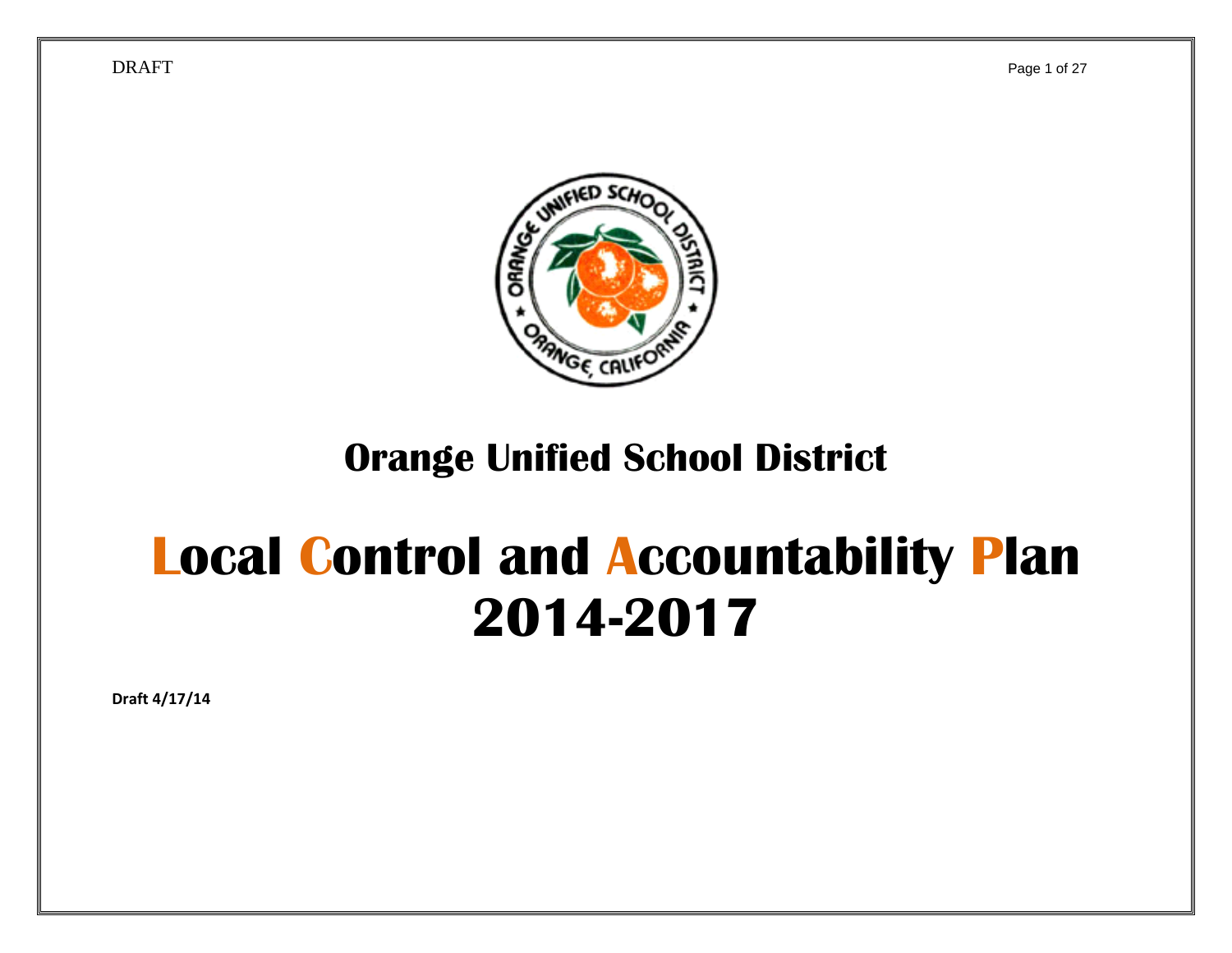#### **Introduction:**

LEA: <u>Orange Unified School District Michael L. Christensen, Superintendent</u>, Ph (714) 628-4533, superintendent@orangeusd.org LCAP Year: <u>2014-2017</u>

### *Local Control and Accountability Plan and Annual Update Template*

The Local Control and Accountability Plan (LCAP) and annual update template shall be used to provide details regarding local educational agencies' (LEAs) actions and expenditures to support pupil outcomes and overall performance pursuant to Education Code sections 52060, 52066, *47605, 47605.5, and 47606.5.*

For school districts, pursuant to Education Code section 52060, the LCAP must describe, for the school district and each school within the district, goals and specific actions to achieve those goals for all pupils and each subgroup of pupils identified in Education Code section 52052, including *pupils with disabilities, for each of the state priorities and any locally identified priorities.*

For county offices of education, pursuant to Education Code section 52066, the LCAP must describe, for each county office of education-operated school and program, goals and specific actions to achieve those goals for all pupils and each subgroup of pupils identified in Education Code section 52052, including pupils with disabilities, who are funded through the county office of education Local Control Funding Formula as identified in Education Code section 2574 (pupils attending juvenile court schools, on probation or parole, or mandatorily expelled) for each of the state priorities and any locally identified priorities. School districts and county offices of education may additionally coordinate and describe in their LCAPs services provided to pupils funded by a school district but attending county-operated schools and programs, including special *education programs.*

Charter schools, pursuant to Education Code sections 47605, 47605.5, and 47606.5, must describe goals and specific actions to achieve those goals for all pupils and each subgroup of pupils identified in Education Code section 52052, including pupils with disabilities, for each of the state priorities as applicable and any locally identified priorities. For charter schools, the inclusion and description of goals for state priorities in the LCAP may be modified to meet the grade levels served and the nature of the programs provided, including modifications to reflect only the *statutory requirements explicitly applicable to charter schools in the Education Code.*

The LCAP is intended to be a comprehensive planning tool. LEAs may reference and describe actions and expenditures in other plans and funded by a variety of other fund sources when detailing goals, actions, and expenditures related to the state and local priorities. LCAPs must be consistent with school plans submitted pursuant to Education Code section 64001. The information contained in the LCAP, or annual update, may be supplemented by information contained in other plans (including the LEA plan pursuant to Section 1112 of Subpart 1 of Part A of Title I of *Public Law 107‐110) that are incorporated or referenced as relevant in this document.*

For each section of the template, LEAs should comply with instructions and use the guiding questions as prompts (but not limits) for completing the information as required by statute. Guiding questions do not require separate narrative responses. Data referenced in the LCAP must be consistent with the school accountability report card where appropriate. LEAs may resize pages or attach additional pages as necessary to *facilitate completion of the LCAP.*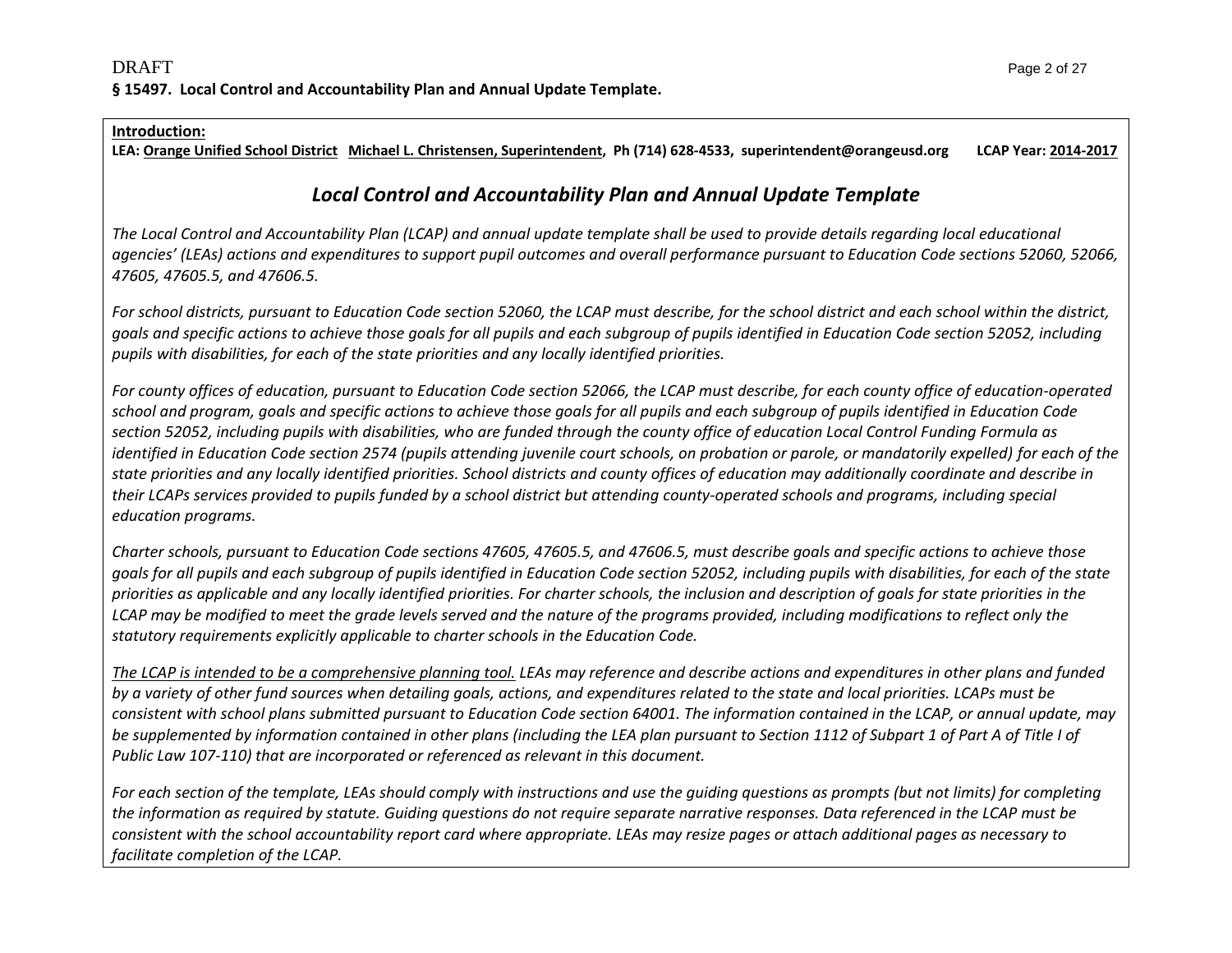### *State Priorities*

The state priorities listed in Education Code sections 52060 and 52066 can be categorized as specified below for planning purposes, however, school districts and county offices of education must address each of the state priorities in their LCAP. Charter schools must address the priorities in Education Code section 52060(d) that apply to the grade levels served, or the nature of the program operated, by the charter school.

#### *A. Conditions of Learning:*

**Basic**: degree to which teachers are appropriately assigned pursuant to Education Code section 44258.9, and fully credentialed in the subject areas and for the pupils they are teaching; pupils have access to standards-aligned instructional materials pursuant to Education Code section 60119; and school facilities are maintained in good repair pursuant to Education Code section 17002(d). (Priority 1)

**Implementation of State Standards**: implementation of academic content and performance standards adopted by the state board for all pupils, *including English learners. (Priority 2)*

**Course access:** pupil enrollment in a broad course of study that includes all of the subject areas described in Education Code section 51210 and *subdivisions (a) to (i), inclusive, of Section 51220, as applicable. (Priority 7)*

#### *B. Pupil Outcomes:*

**Pupil achievement**: performance on standardized tests, score on Academic Performance Index, share of pupils that are college and career ready, share of English learners that become English proficient, English learner reclassification rate, share of pupils that pass Advanced Placement exams with 3 or higher, share of pupils determined prepared for college by the Early Assessment Program. (Priority 4)

**Other pupil outcomes**: pupil outcomes in the subject areas described in Education Code section 51210 and subdivisions (a) to (i), inclusive, of *Education Code section 51220, as applicable. (Priority 8)*

### *C. Engagement:*

**Parent involvement**: efforts to seek parent input in decision making, promotion of parent participation in programs for unduplicated pupils and *special need subgroups. (Priority 3)*

Pupil engagement: school attendance rates, chronic absenteeism rates, middle school dropout rates, high school dropout rates, high school *graduations rates. (Priority 5)*

**School climate**: pupil suspension rates, pupil expulsion rates, other local measures including surveys of pupils, parents and teachers on the sense *of safety and school connectedness. (Priority 6)*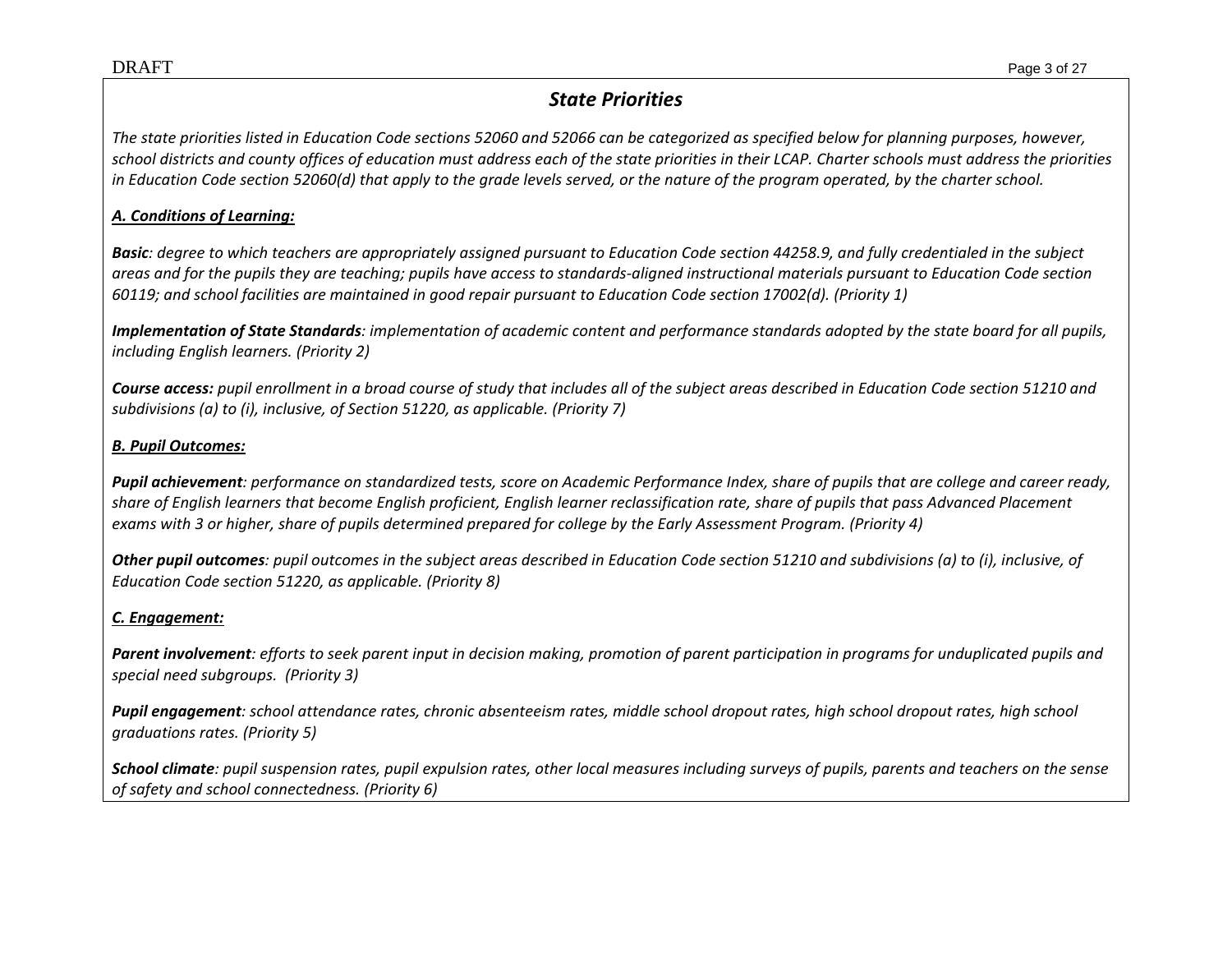#### $\rm DRAFT$  Page 4 of 27  $\rm ^2$ **Section 1: Stakeholder Engagement**

Meaningful engagement of parents, pupils, and other stakeholders, including those representing the subgroups identified in Education Code section 52052, is critical to the LCAP and budget process. Education Code sections 52062 and 52063 specify the minimum requirements for school districts; Education Code sections 52068 and 52069 specify the minimum requirements for county offices of education, and Education Code section 47606.5 specifies the minimum requirements for charter schools. In addition, Education Code section 48985 specifies the requirements for *translation of documents.*

**Instructions:** Describe the process used to engage parents, pupils, and the community and how this engagement contributed to development of the LCAP or annual update. Note that the LEA's goals related to the state priority of parental involvement are to be described separately in Section 2, and the related actions and expenditures are to be described in Section 3.

#### **Guiding Questions:**

1) How have parents, community members, pupils, local bargaining units, and other stakeholders (e.g., LEA personnel, county child welfare agencies, county office of education foster youth services programs, court‐appointed special advocates, foster youth, foster parents, education rights holders and other foster youth stakeholders, English learner parents, community organizations representing English learners, and others as appropriate) been engaged and involved in developing, reviewing, and supporting implementation of the LCAP?

**The Orange Unified School District began the Stakeholder Engagement process early in September 2013 with an annual review of all student achievement outcomes at both the District level and Site level involving multiple constituent groups. The chart below lists significant stakeholder meetings for discussion of the LCAP priorities and goals, a review of relevant data and opportunities for input and survey dialogue. The District has posted an LCAP survey, in English and Spanish, on the District main page since October 2013. Parents, community members, pupils, bargaining units and partner stakeholders servicing our English Learners, Foster Youth and Low Income students have been involved in the multitude of planning meetings.** 

2) How have stakeholders been included in the LEA's process in <sup>a</sup> timely manner to allow for engagement in the development of the LCAP?

**The Stakeholder involvement process began prior to the State Board Adoption the LCAP template in late March 2014 in order to allow many opportunities for the community to provide information to the LCAP process. As part of the Orange Unified School District continuous improvement cycle, Principals review student data in the "Student Achievement Conferences" held annually each fall with the Superintendent, Executive Cabinet and Educational Services Staff. The important process of aligning data to the instructional interventions is then detailed at the schools sites with the relevant stakeholders to set goals annually for student**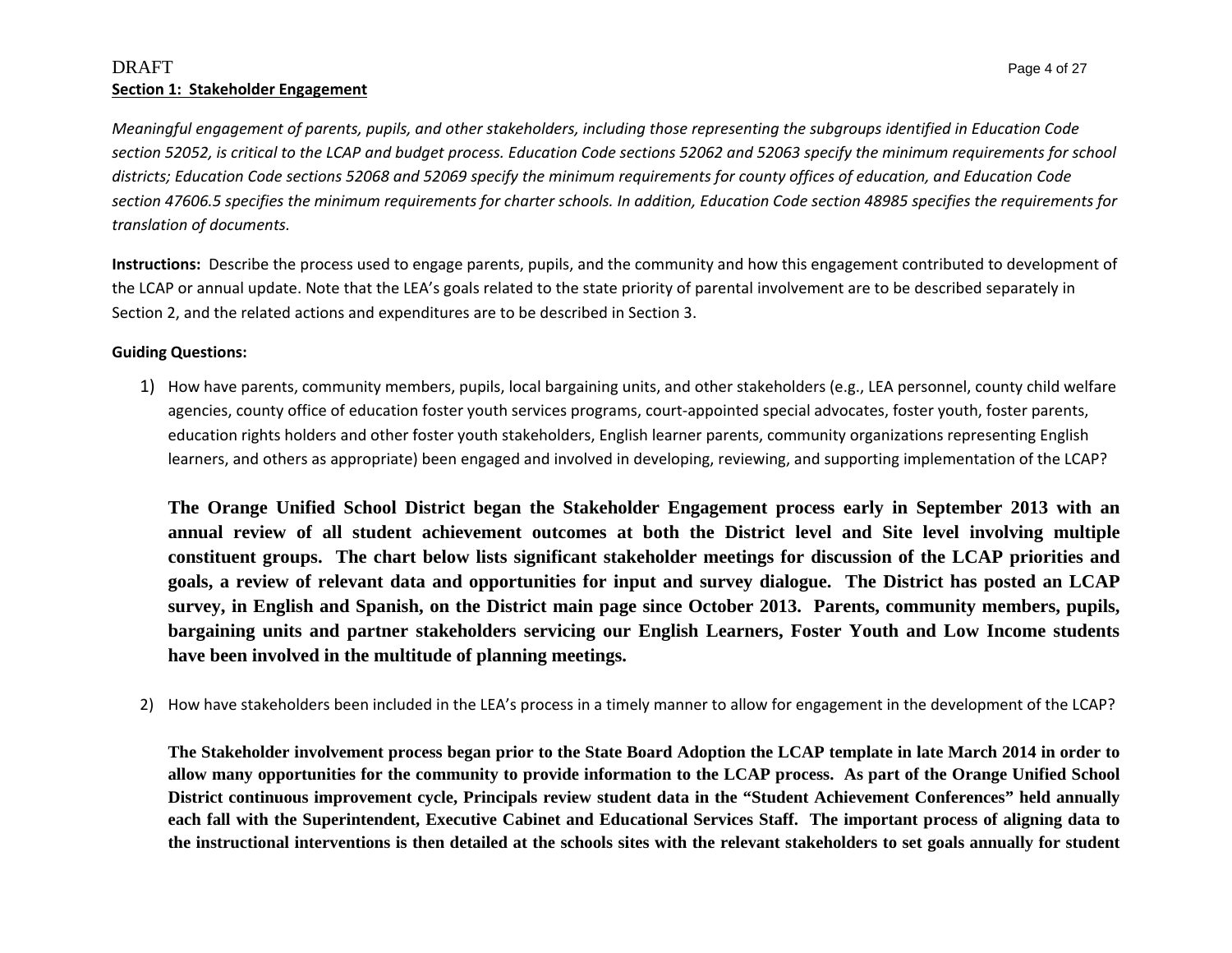**achievement. These school site council meetings are held in October with parents and the relevant stakeholders providing input. In addition, the annual review the District Student Achievement Results (API/AYP) and action plans are shared with the District Advisory Council (DAC), the District English Learner Advisory Council (DELAC), and Superintendent's Employee Forum.** 

3) What information (e.g., quantitative and qualitative data/metrics) was made available to stakeholders related to the state priorities and used by the LEA to inform the LCAP goal setting process?

**The District provided data on the following measures during "Student Achievement Conferences", site level meetings and the relevant stakeholder meetings listed in the chart:** 

**Basic Services – Teacher credentialing, Williams Textbook Sufficiency, Conditions of Facilities Common Core Implementation – Teacher participation in Professional Development - Awareness, Transition and Implementation Parent Involvement – Participation in committees, survey results, WASC & Single School Plan Development, DELAC, DAC, and additional stakeholder meetings on the chart below (GATE, ETAC, Foster Youth Committee, Special Ed CAC, CTE Advisory) Student Achievement – Students and subgroups reaching proficiency, API and subgroup performance, graduation & dropout rates, graduates completing UC/CSU courses, English Learner Reclassification Rates, CELDT scores, Title III Program Report data, Advanced Placement Scores & Access, College Board Online Reports, EAP results, CAHSEE Passage rates, certificates of completion for special education students, special education referral reduction data, district benchmark assessment data Student Engagement – Attendance rates, chronic absenteeism rates, middle and high school dropout rates, discipline data, student satisfaction surveys, access to clubs and extracurricular activities, and PTA involvement rubric process School Climate – Suspension, expulsion and truancy rates, California Healthy Kids Survey, School Site Council Input, school climate surveys, Positive Behavior Intervention Support data Course Access – AERIES course database on AP, AVID and CTE access, enrollment in online learning Other Student Outcomes – National Merit Scholars, California Scholarship Federation, Career Technical Education Pathway Completion, Concurrent Community College Enrollment, County/Statewide Academic Awards and Challenges, Seal of Biliteracy** 

4) What changes, if any, were made in the LCAP prior to adoption as <sup>a</sup> result of written comments or other feedback received by the LEA through any of the LEA's engagement processes?

**All LCFF Community Survey results are recorded and categorized in the chart below. This information allowed staff to prioritize additional support services to schools to improve student achievement. The LCAP was presented to the DELAC and DAC at their April Meetings with the analysis of the stakeholder survey results and comments received used for additional refinement of the LCAP which will be included in this section of the LCAP. On April 11, the DELAC indicated approval and complete support for actions and services in the LCAP, lauding the District for the comprehensive plans. In addition, a draft of**  the LCAP in English and Spanish is posted on online for additional input prior to the public hearing at the May 8<sup>th</sup> Board **Meeting. Consultation with employee organizations is ongoing.**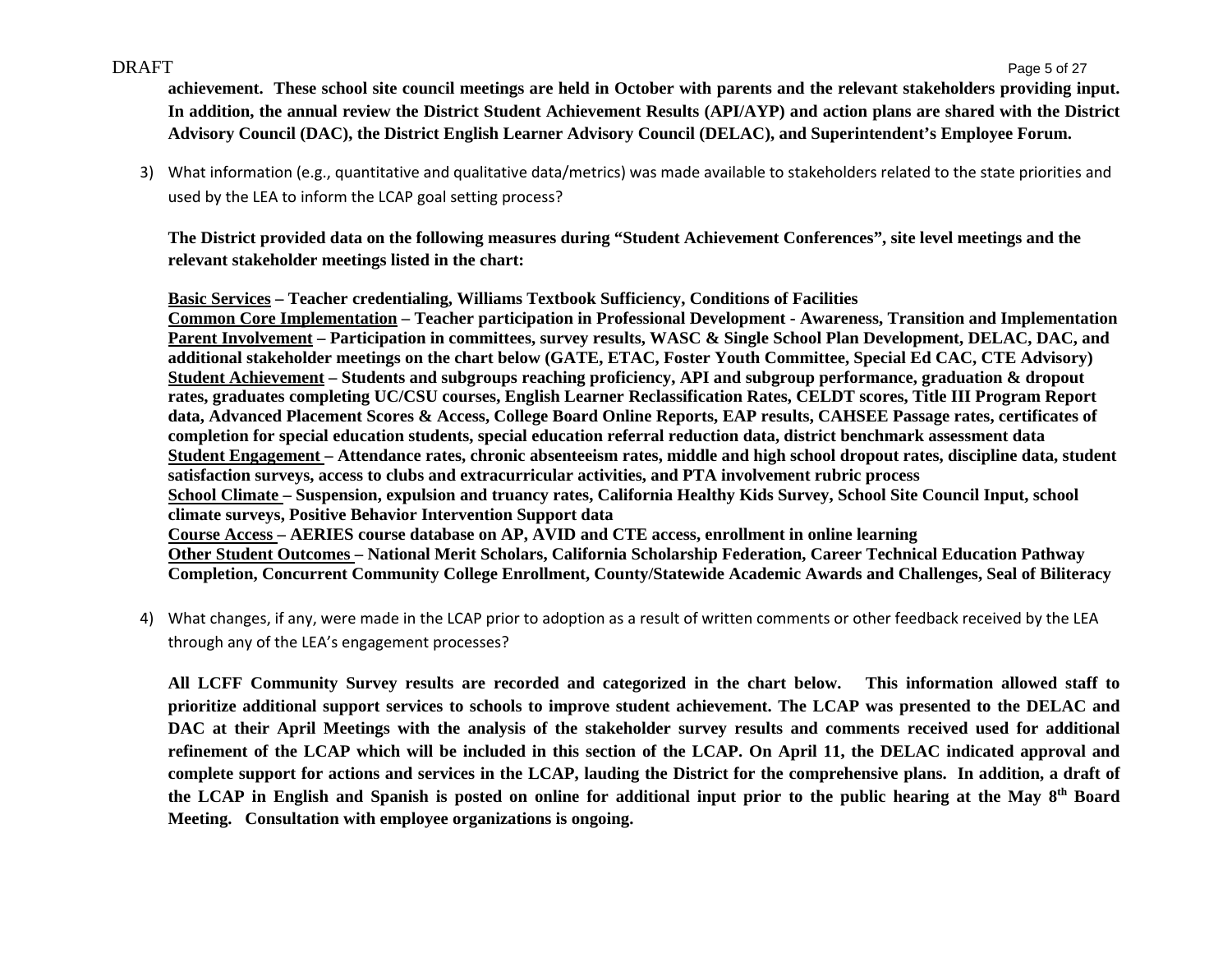#### **Summary Report**

#### Local Control Funding Formula (LCFF) Community Survey

The Orange Unified School District widely distributed a LCFF Community Stakeholder Survey to determine specific needs for improving student achievement. The survey was posted on the district website, distributed at a multitude of district, school site and community meetings. The survey was sorted and categorized by themes to provide for the several priority areas. A total of **1027**  surveys were received from stakeholders including parents/guardians, community members, students, certificated staff (OUEA), classified staff (CSEA), leadership staff, and other interested parties.

#### **1. How can OUSD help more students to attend school regularly?**

- **District/School Incentives** Provide positive reinforcement such as incentives and recognition to motivate and engage students to attend school (e.g. certificates, assemblies, and personal contact) (287).
- Late Start Time Have school/classes start at a later time (113).
- $\bullet$ **Enforcing Rules/Regulations and Fines** - Charge parents for absenteeism and implement harsher penalties (108).
- $\bullet$ **Improved Classes/Environment** – Keep school engaging, make it fun and more interesting (77)
- $\bullet$ **Feacher Quality** *-* More teacher-student connectedness and higher teacher quality (46)
- $\bullet$ **Transportation** *‐* Provide transportation/busing *(24)*
- $\bullet$ **Improve Schools** *‐* Make schools more attractive/clean *(15)*
- $\bullet$ **Technology** *–* Improve technology in the schools **(14)**
- **2. How can OUSD help more students do well in their classes?**
- **After School Help/Tutoring** provide before school and/or after school tutoring programs such peer tutoring, mentor programs, study hall to help students with homework (281).
- **Reduce Class Size** fewer kids in each class, lower student to teacher ratio, smaller class size (188).
- $\bullet$ **Teacher and Counselor Quality** – Hire more teachers/counselors that are engaging, respectful and available to students (173).
- $\bullet$ ● **Motivate and Support Students** - provide positive environment, positive incentives to make students feel good about themselves (127).
- $\bullet$ **Technology ·** Increase the use of technology in the classroom (53)
- $\bullet$ **Improve classes/courses** - provide courses that include hands on activities for learning (49)
- $\bullet$ **• Teacher Training** - train teachers in the newest technology (23)
- **3. How Can OUSD help more students to graduate from high school?**
- Encouraging Students Make learning more fun, interesting and more hands on. In addition, provide morale boosting activities, positive support systems, and more student involvement (180).
- **Availability of Counselors/Teachers to students** Have counselors /teachers be more available to students, counselors /teachers need to be more invested in working with students. They need to be available to keep track and help guide students; have counselors meet regularly with students**. (175).**
- $\bullet$ **Intervention/Tutoring** - Provide Saturday /Summer School, more intervention for those students that are failing, peer tutoring, credit recovery options and one-on-one tutoring sessions (157).
- $\bullet$ **College Awareness •** Promote College to students at an early age and emphasize the importance of getting an education (83).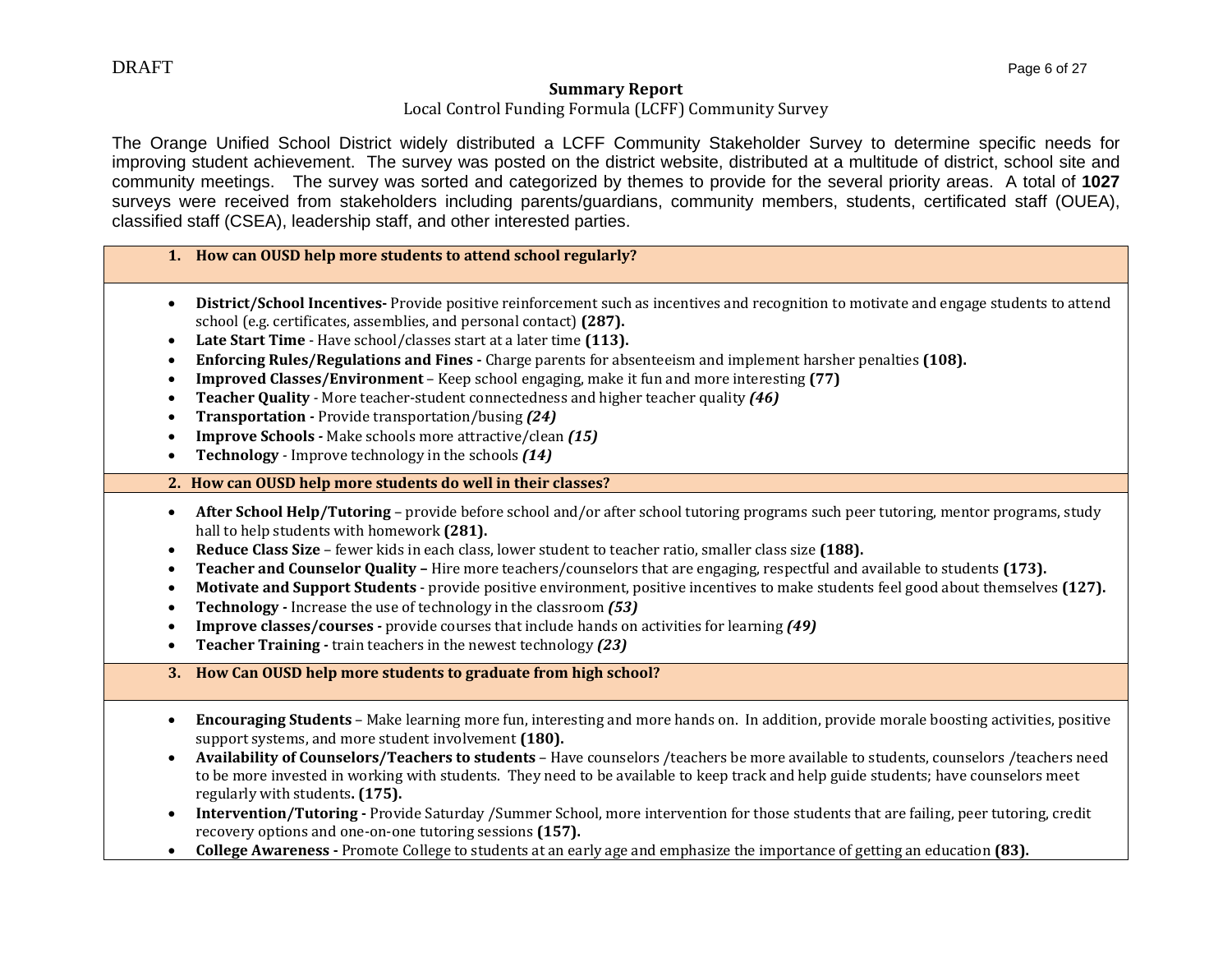- c **Encourages Involvement** - Encourage students and parents to get involved early on with the schools (20).
- $\bullet$ ● Reduce class work/courses - Less homework and fewer credits to graduate from high school (14).
- c **Parent Outreach -** Increase parent/school line of communication and provide parent trainings (12).
- $\bullet$ **Vocational Classes •** Bring back vocational courses such as wood shop, metal shop etc. **(10).**
- **4. How can OUSD help more students prepare for college and careers?**
- $\bullet$ **College workshops/Fairs** - provide workshops on how to apply for college, information on how to get scholarships and financial aid, college prep courses especially in [r. and Sr. year, counseling, seminars, train parents and meet with students **(308).**
- c **Student Support -** Provide early preparation for college beginning in elementary, offer more AP classes and AVID (146).
- c ● **Real Life Experiences** – Incorporate industry grade materials and activities into the curriculum provide families with opportunities for real life experiences/jobs, ROP, pathways etc., real-life application and experiences by teaming up with businesses, firms, partners, etc., Teachers could teach more life-oriented subjects or teach things students will use later in life (125).
- $\bullet$ **Counselors •** Have the counselors be more involved with the students individually, provide more counselors at the sites, have counselors who are more informed about college information (66).
- $\bullet$ **College Events** - Schools offer college night, visits to colleges and invite professionals from different career fields (25).
- c **Parent Education ·** Communicate with parents on the importance of college (23).
- $\bullet$ **Technology -** Increase student's use of technology and their skills (10).
- $\bullet$ **Motivation ·** Support students in their efforts to attend college (10).
- **5.How can OUSD help more parents to become involved in our schools?**
- $\bullet$ **Family Activities** – Offering student-parent events like "family meet and greet", bake sales, talent shows and information nights (174).
- $\bullet$ • Parent Communication – More communication between parents /teachers via mtgs., emails, paperwork going home, phone calls, positive versus negative information / communications, conferences (158).
- $\bullet$ **Parent Classes/Trainings –** Educate parents on the importance of higher education and provide meetings at different times am./pm. **(86).**
- $\bullet$ **Mandatory/Parent Meetings** – Make parent meetings mandatory, offer meetings at different time's am/pm, flexible times, weekend meetings, offering translators at meetings (40).
- c **Technology** - Improve the parent portal on the OUSD website (21).
- c **Incentives** - Provide parents with incentives to get involved such as certificates (21).
- $\bullet$ **• Positive School Environment** – Welcoming front office to all parents and friendly staff to all parents (21).
- $\bullet$ **Translations** - provide translation at various school meetings (6).
- 5) What specific actions were taken to meet statutory requirements for stakeholder engagement pursuant to Education Code sections 52062, 52068, and 47606.5, including engagement with representative parents of pupils identified in Education Code section 42238.01?

**English Learners and socioeconomically disadvantaged (SED) parents were engaged through the monthly meetings of the DELAC/Title I DAC and the school site ELAC/SSC meetings. In addition, Foster Youth parents were sent a specific survey and a meeting was held at the district office to identify their unique needs. SED students and their parents were included in all aspects of the planning meetings in the chart below, but specifically through the required LCAP meetings at local schools sites.**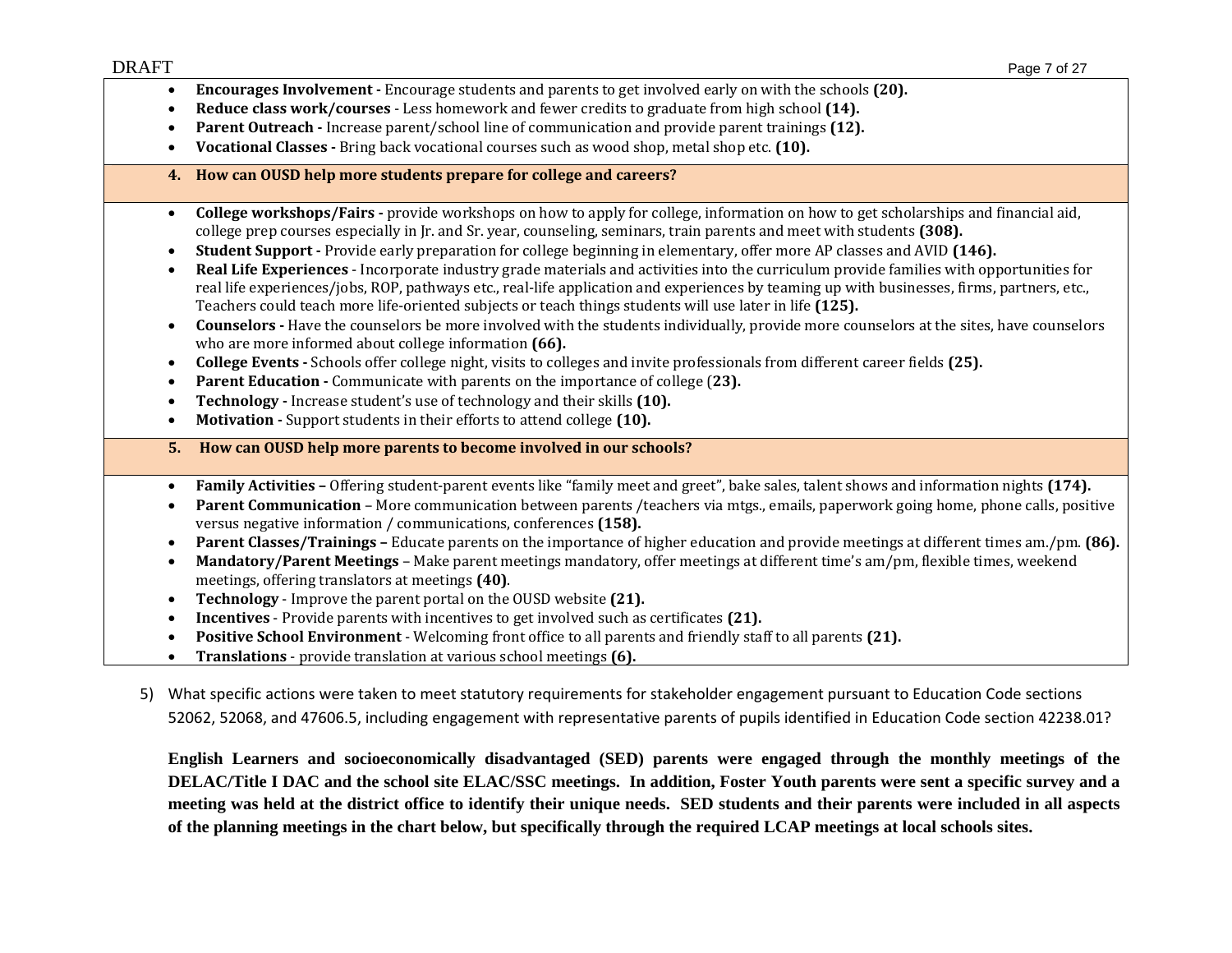6) In the annual update, how has the involvement of these stakeholders supported improved outcomes for pupils related to the state priorities?

**The annual update of student data will involve the sharing of the relevant data identified in number 3 in the continuous improvement cycle of the annual "student achievement conferences". In addition, the local school site meetings reviewed the relevant interventions and services pertaining to student outcomes and data metrics. This will be shared at the annual review and new goals and actions will be tailored to student needs and incorporated in the LCAP. Specifically, the input from the meetings resulted in alignment of the LCAP goals and services that improve school culture and climate through student engagement and school connectedness. The themes that resonated in all meetings reflect a general consensus that the District has done excellent work raising student achievement and meeting the academic needs of students, but more attention should be put to the development of programs and services to affect the "whole child", such as social and emotional services and school climate.** 

#### **LCAP Stakeholder Engagement Process – Timeline Table**

Sept 4 – Superintendent's Forum – Certificated and Classified Employees Sept 11 - Student Achievement Conference – Elementary Principals Cluster Data Analysis Sept 13 - OUSD DELAC – Discuss student achievement and LCFF Sept 18 - Student Achievement Conference – Elementary Principals Cluster Data Analysis Sept 25 - Student Achievement Conference – Elementary Principals Cluster Data Analysis Oct. 2 – Superintendent's Forum – Certificated and Classified Employees Oct 9 - Student Achievement Conference – Secondary Principals Cluster Data Analysis Oct 18 - OUSD DELAC – Discuss student achievement and LCAP input Oct 22 – Curriculum Council Planning and Input Oct 30 – District Advisory Council (DAC) Meeting – Review data / discuss budget Nov 6 – Superintendent's Forum – Certificated and Classified Employees Nov 12 – Common Core Parent Training /LCAP Input Nov. 14 – OUSD Board Meeting LCAP Update Nov 18 – Common Core Parent Training /LCAP Input Nov 19 – Curriculum Council Planning and Input Dec. 2 - OUSD Educational Technology Advisory Committee (ETAC) - LCAP priorities Dec 9 - OUSD DELAC – Discuss LCAP priorities and survey input Jan 13 - OUSD Gifted & Talented Education (GATE) Community Advisory Committee (CAC) Jan 23 – OUSD Board Meeting LCAP Update Jan 29 - District Advisory Council (DAC) Meeting – Review data / discuss budget & LCAP priorities Feb 3 – OUSD LCAP Meeting – Assistant Superintendents and Educational Services Planning Feb 10 – OUSD Educational Services Meeting – LCAP Community Survey Summary Report, Data analysis, Goals and Priorities Feb 11 – OUSD Elementary Principals Meeting – LCAP Continuous Input Process/Planning Feb 13 – OUSD Secondary Principals Meeting – LCAP Continuous Input Process/Planning Feb 18 - OUSD LCAP Meeting – Assistant Superintendents and Educational Services Planning Feb 18 – OUSD Special Education Community Advisory Committee (CAC) – Input/Planning Feb 25 – OUSD Curriculum Council - LCAP Continuous Input Process/Planning Feb 28 – OUSD Program Improvement/Common Core Meeting – Refine LCAP Goals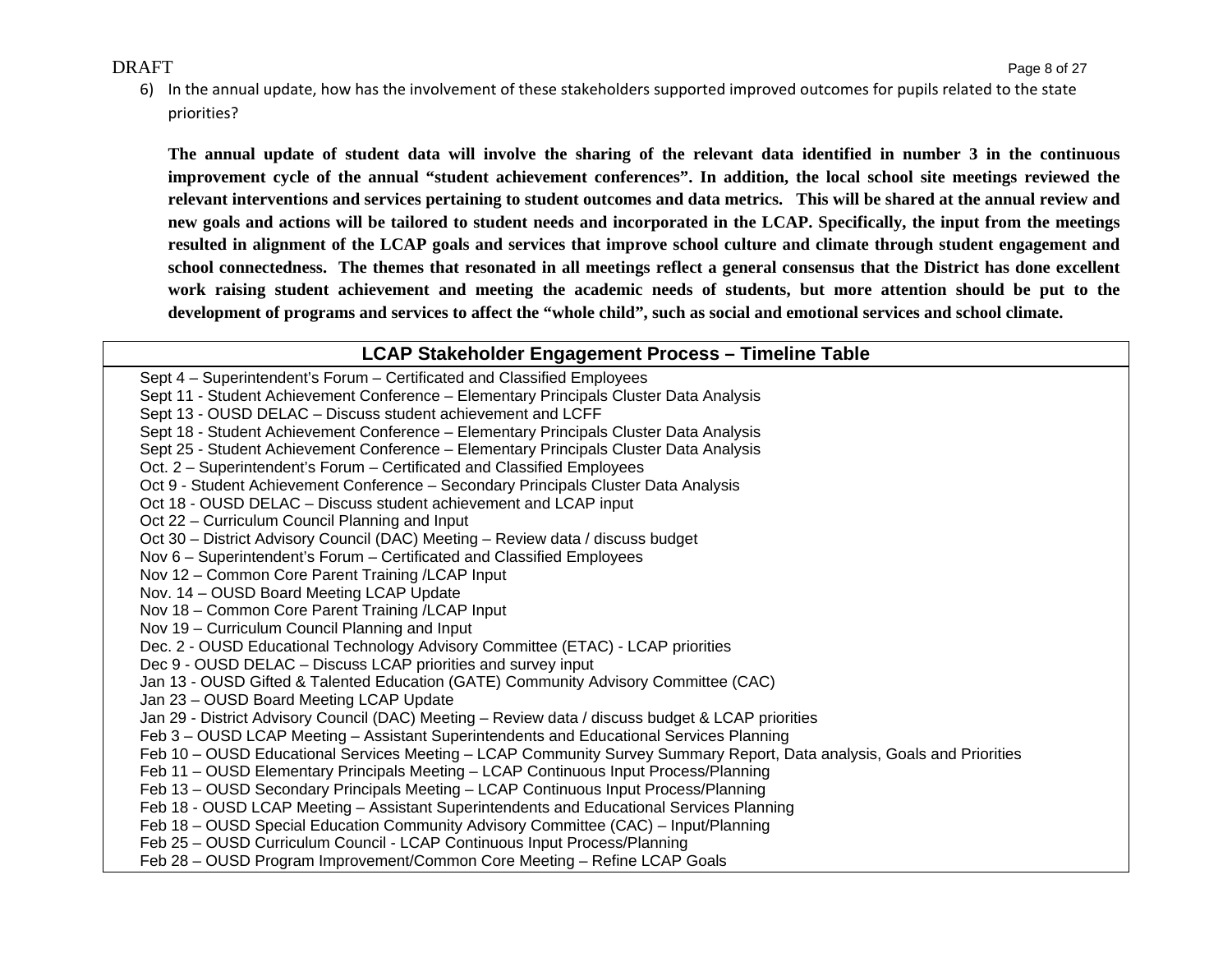$\rm DRAFT$  Page 9 of 27  $\rm ^2$ Mar 10 -OUSD Educational Services Meeting – LCAP Community Survey Summary Report, Data analysis, Goals and Priorities Mar 10 – OUSD Gifted & Talented Education (GATE) Community Advisory Committee (CAC) Mar 14 – OUSD DELAC - LCAP Planning/Review Mar 14 - OUSD Program Improvement/Common Core Meeting – Refine LCAP Goals Mar 17 - OUSD LCAP Meeting – Assistant Superintendents and Educational Services Planning Mar 17 – OUSD Parent Common Core and LCFF Parent Input Meeting Mar 18 – OUSD Elementary Principals Meeting –LCAP Planning/Review Mar 20 – OUSD Secondary Principals Meeting – LCAP Planning/Review Mar 21 – OUSD Educational Technology Advisory Committee (ETAC) - LCAP Planning/Review Mar 24 - OUSD Parent Common Core and LCFF Parent Input Meeting Mar 25 – OUSD Educational Services Directors consult with Orange Unified Education Association (OUEA) on the Draft LCAP Mar 25 - OUSD Curriculum Council - LCAP Planning/Review/Consult Mar 26 – OUSD District Advisory Council (DAC) - LCAP Planning/Review/Consult Mar 27 - OUSD LCAP Meeting – Assistant Superintendents and Educational Services Planning Mar 27 – OUSD LCAP Meeting – Foster Youth Focus Group Mar 28 - OUSD Program Improvement/Common Core Meeting – Refine LCAP Goals April 8 - OUSD LCAP Meeting – Assistant Superintendents and Educational Services Planning April 9 – OUSD Human Resources consults with OUSD CSEA leadership on the Draft LCAP April 11 – OUSD DELAC – LCAP Draft review and planning April 14 - OUSD Educational Services Meeting – LCAP Draft review, Data analysis, Goals, Priorities and expenditure alignment April 15 – OUSD Elementary Principals Meeting – LCAP Draft Review and Consult April 15 – OUSD Special Education CAC – LCAP Update Review and Consult April 17 – OUSD Secondary Principals Meeting – LCAP Update Planning/Review/Consult April 17 - OUSD Board Meeting – LCAP Board Update April 18 - OUSD Program Improvement/Common Core Meeting – Refine LCAP Draft Plan April 22 - OUSD Educational Services Directors and Human Resources consult OUEA Leadership Committee on the Draft LCAP April 22 - OUSD Curriculum Council – LCAP Review/Consult – Draft April 22 – OUSD District Advisory Council (DAC) - LCAP Update and Review/Consult – Draft May 5 - OUSD ETAC - LCAP Update / Technology Plan Update – Review/Consult -Draft May 8 – OUSD Board Meeting – LCAP Public Hearing May 12 – OUSD GATE CAC – LCAP Update Review and Consult May 12 - OUSD Educational Services Meeting – LCAP Data analysis, Goals and Priorities May 13 - OUSD Elementary Principals Meeting – LCAP Update - Review/Consult May 15 - OUSD Secondary Principals Meeting – LCAP Update - Review/Consult May 21 – OUSD District Advisory Council (DAC) - LCAP Update – Review/Consult May 20 – OUSD Special Education CAC – LCAP Update- Review/Consult May 23 - OUSD DELAC – LCAP Update Review/Consult May 27 - OUSD Curriculum Council - LCAP Update Review/Consult June 5 – OUSD Board Meeting - Final LCAP Board approval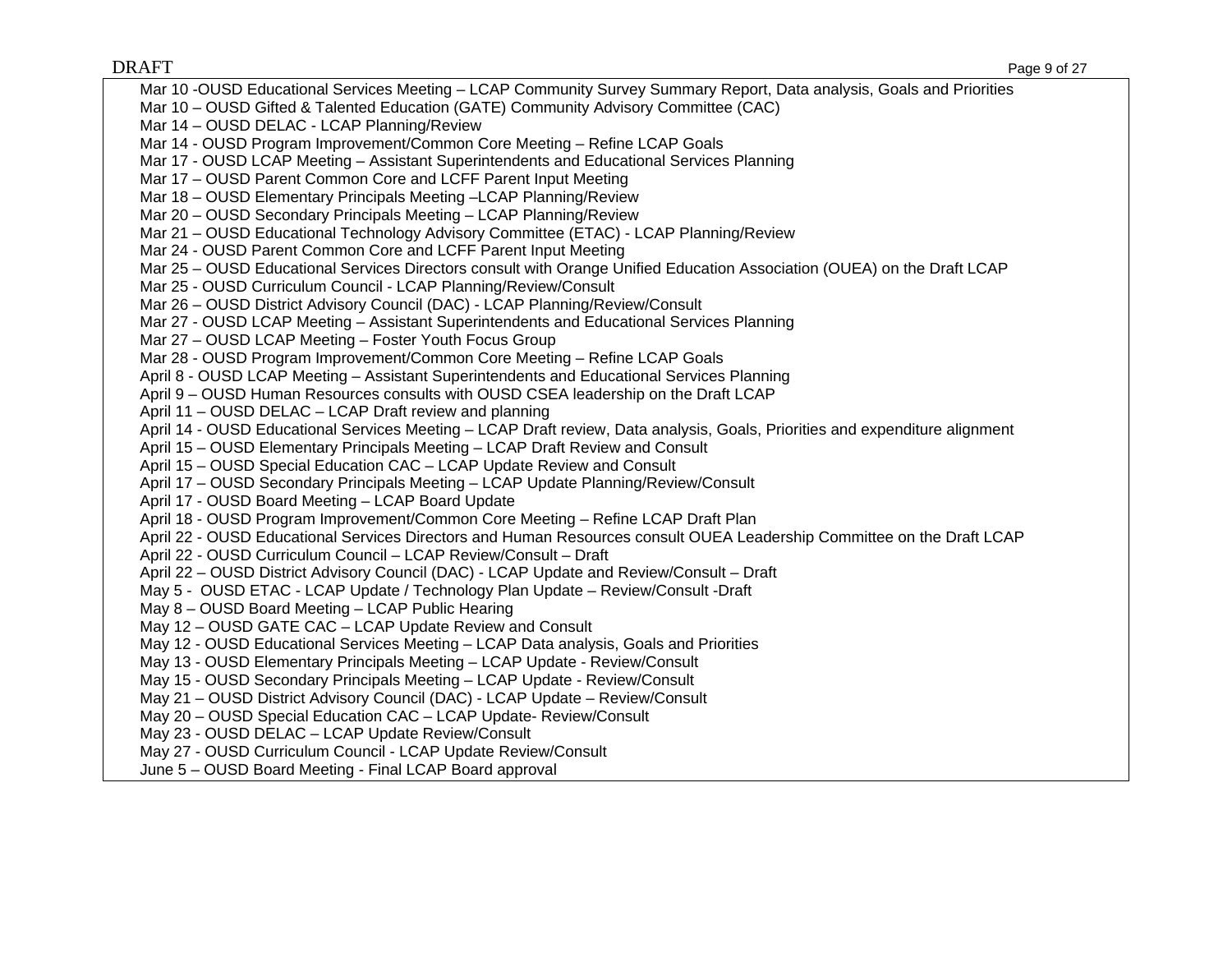#### $\rm DRAFT$  Page 10 of 27  $\rm ^{2}$ **Section 2: Goals and Progress Indicators**

For school districts, Education Code sections 52060 and 52061, for county offices of education, Education Code sections 52066 and 52067, and for charter schools, Education Code section 47606.5 require(s) the LCAP to include a description of the annual goals, for all pupils and each subgroup of pupils, for each state priority and any local priorities and require the annual update to include a review of progress towards the goals and *describe any changes to the goals.*

**Instructions:** Describe annual goals and expected and actual progress toward meeting goals. This section must include specifics projected for the applicable term of the LCAP, and in each annual update year, <sup>a</sup> review of progress made in the past fiscal year based on an identified metric. Charter schools may adjust the chart below to align with the term of the charter school's budget that is submitted to the school's authorizer pursuant to Education Code section 47604.33. The metrics may be quantitative or qualitative, although LEAs must, at minimum, use the specific metrics that statute explicitly references as required elements for measuring progress within <sup>a</sup> particular state priority area. Goals must address each of the state priorities and any additional local priorities; however, one goal may address multiple priorities. The LEA may identify which school sites and subgroups have the same goals, and group and describe those goals together. The LEA may also indicate those goals that are not applicable to <sup>a</sup> specific subgroup or school site. The goals must reflect outcomes for all pupils and include specific goals for school sites and specific subgroups, including pupils with disabilities, both at the LEA level and, where applicable, at the school site level. To facilitate alignment between the LCAP and school plans, the LCAP shall identify and incorporate school‐specific goals related to the state and local priorities from the school plans submitted pursuant to Education Code section 64001. Furthermore, the LCAP should be shared with, and input requested from, school site‐level advisory groups (e.g., school site councils, English Learner Advisory Councils, pupil advisory groups, etc.) to facilitate alignment between school‐site and district‐level goals and actions. An LEA may incorporate or reference actions described in other plans that are being undertaken to meet the goal.

#### **Guiding Questions:**

1) What are the LEA's goal(s) to address state priorities related to "Conditions of Learning"?

### **Conditions of Learning - Main Goal**: *All students will receive a high quality education in a safe environment that prepares them to graduate from high school, college and career ready.*

This goal is reflective of our underlying vision that in order for students to become life-long learners, who can adapt to the constant changes in a diverse and technology-driven global economy, then it is critical that they ascertain the skills of communication, collaboration, critical thinking, creativity and citizenship.

#### **Priority 1: Basic**

Goal #1: All teachers will be appropriately assigned and fully credentialed in the subject areas and for the pupils they are teaching, ensuring Highly Qualified Teacher (HQT) status.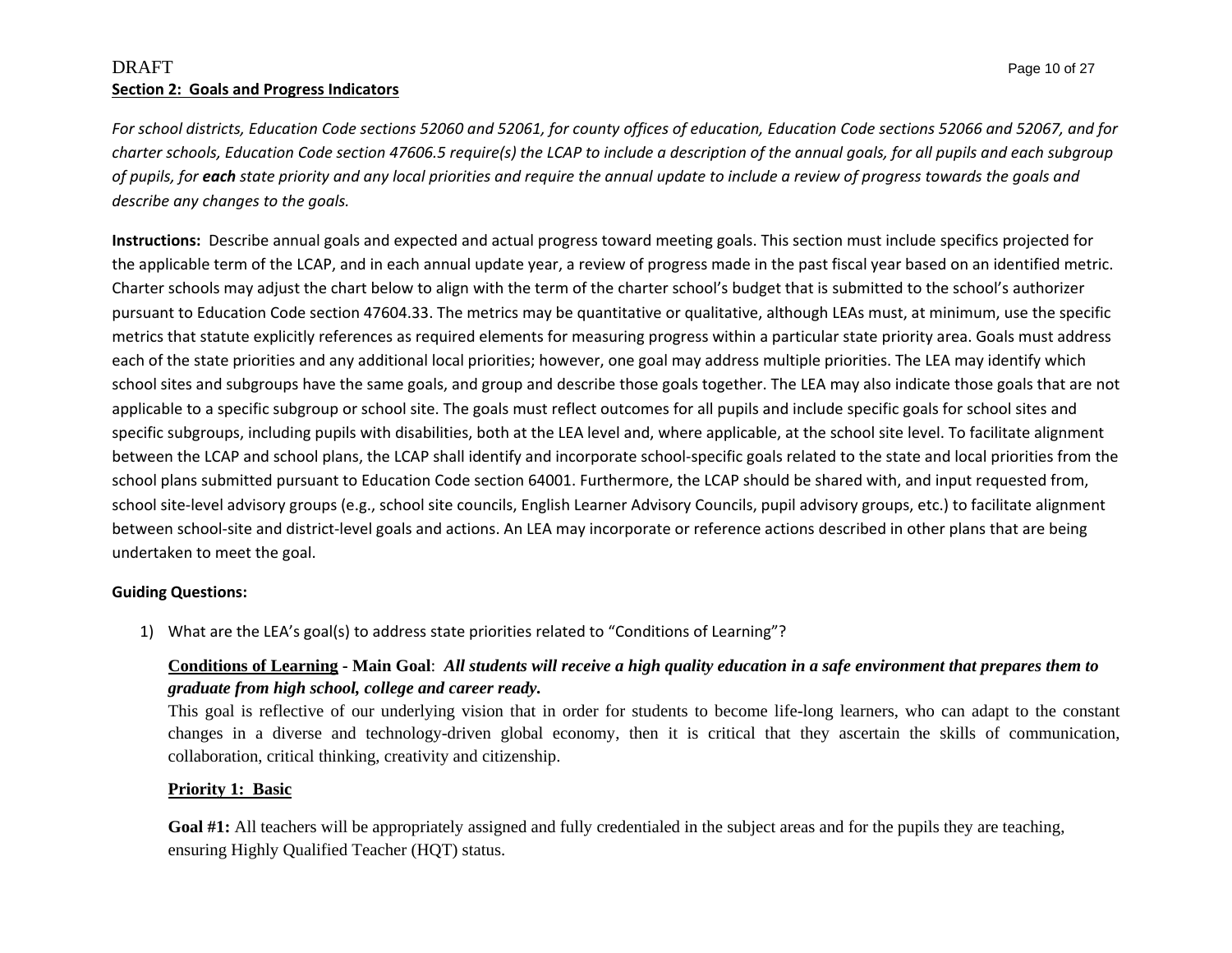**Goal #2**: All school sites will have facilities in good or excellent standing with an increased access to technology for all.

**Goal #3:** All students will have access to standards-aligned instructional materials.

#### **Priority 2: Implementation of Common Core State Standards and ELD Standards**

**Goal #4**: All teachers will enhance their instructional practice through participating in various professional development training, that focus on 21st century teaching and learning.

**Goal # 5**: All teachers will participate in Common Core State Standards and ELD Standards Professional development.

Goal # 6: Increase supplemental resources, materials, and services to ensure access to the Common Core State ELA, Math, Literacy in the Content Areas, and ELD Standards that will enhance student learning and proficiency levels in order to ensure academic success in all subject areas.

#### **Priority 7: Course Access**

**Goal #7**: Increase Career Technical Education (CTE) resources and student participation in CTE and Science, Technology, Engineering, Arts and Mathematics (STEAM) courses.

**Goal #8**: Increase courses to enhance college and career opportunities for all students, such as Advancement via Individual Determination (AVID), Expository Reading Writing Course (ERWC), Advanced Placement (AP), International Baccalaureate (IB), and College Board approved A-G courses.

2) What are the LEA's goal(s) to address state priorities related to "Pupil Outcomes"?

**Pupil Outcomes - Main Goal**: *All students will attain mastery or demonstrate academic growth towards mastery in core content areas.* As students move toward becoming proficient 21<sup>st</sup> century learners, the LEA recognizes the need to move from teacherdirected, whole group instruction to a balanced learner-centered environment that fosters vibrant engagement, real-life application, and information/communication technologies.

#### **Priority 4: Pupil Achievement**

**Goal #9**: All students will demonstrate competency in all subject areas: English, Math, Science, History, Visual and Performing Arts, Physical Education and English Language Development, with additional technology support to enhance student achievement and monitor student progress.

**Goal# 10**: Additional Extended Day programs and effective interventions will be implemented to improve learning for all students, especially English learners, Low Income, and Foster Youth.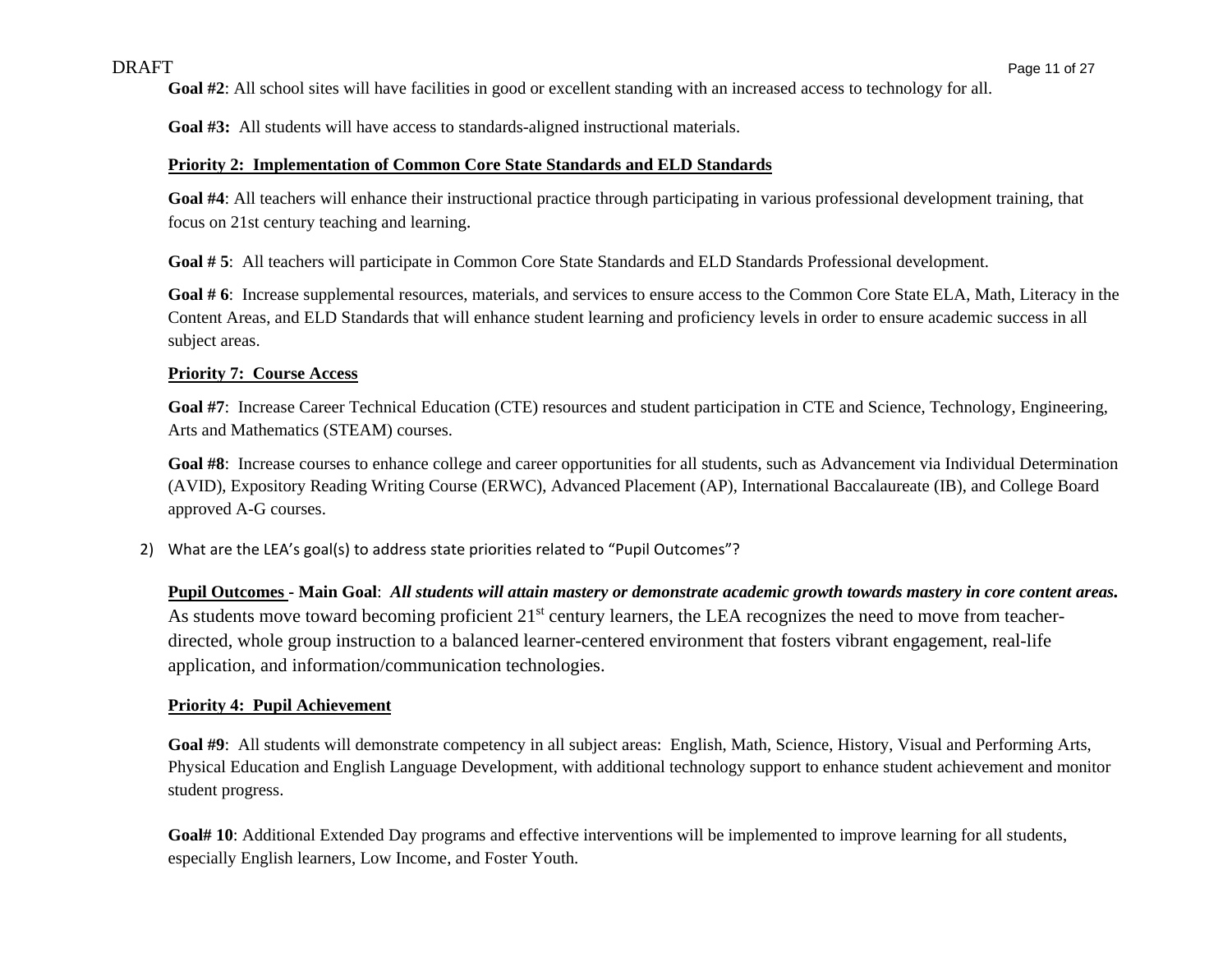#### **Priority 8: Other Pupil Outcomes**

**Goal #11**: Increase pupil enrollment in and resources/services for AVID, GATE, Honors, AP, IB, A-G courses, ERWC, CTE, and STEAM to improve student college and career readiness.

3) What are the LEA's goal(s) to address state priorities related to "Engagement" (e.g., pupil and parent)?

#### **Engagement- Main goal:** *Student and parent engagement will be promoted through an increased sense of safety, improved school climate and school connectedness***.**

In order for our students to become career and college ready, it is essential that they experience teamwork, networks, and a sense of community in order to understand how they fit and impact the larger local and global contexts.

#### **Priority #3: Parent Involvement**

**Goal #12**: Increase parent involvement workshops and activities, stakeholder engagement trainings, and parent input in decision-making practices at district and schools, especially with English Learners, Low Income, and Foster Youth parents.

**Goal #13**: Increase resources and services to improve parent involvement and decision-making practices at all schools.

#### **Priority 5: Pupil Engagement**

**Goal #14:** Increase pathways to college and career programs and provide resources and support systems to engage students in learning.

**Goal #15**: Increase student engagement through use of technology and digital literacy.

**Goal #16:** Increase student attendance and decrease chronic truancies and absenteeism.

**Goal #17:** Increase graduation rate and reduce dropout rate  $(8-12<sup>th</sup>$  grades).

#### **Priority 6: School Climate**

**Goal #18:** Increase resources and services to pupils, parents, and teachers to provide a sense of safety, school connectedness, and increased student motivation.

Goal # 19: Increase awareness / access to counseling and other mental health services to improve student outcomes and sense well being.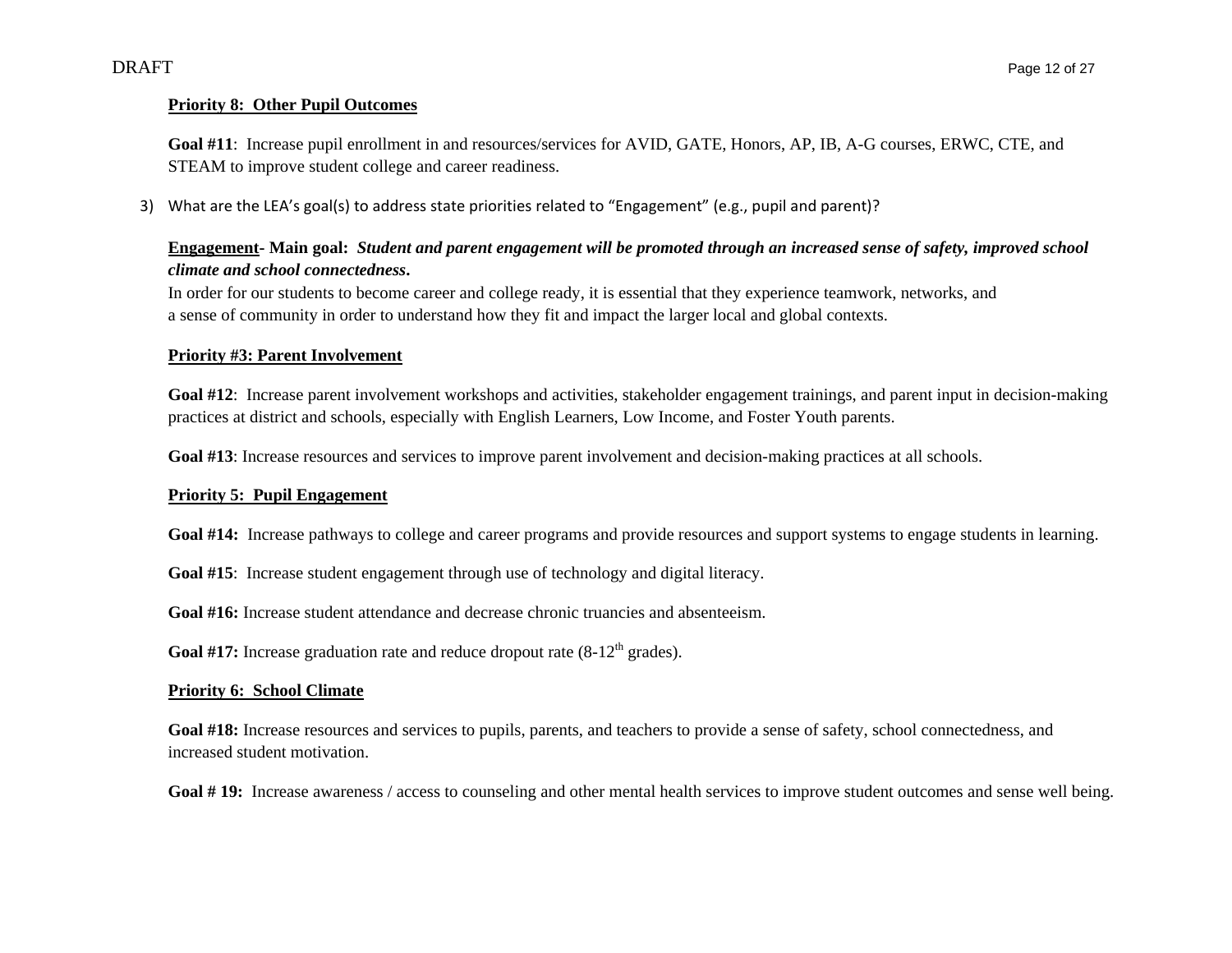4) What are the LEA's goal(s) to address locally-identified priorities?

**Based on stakeholder input and upon reviewing Orange Unified School District's Data Report, local priorities were identified:** 



The "Social-Emotional" Pyramid to increase student achievement includes student engagement strategies at the base of the pyramid. Connections to real-life applications through college and careers readiness prepare students for graduation, and interventions are available, if required. Aligned to the District Rtl<sup>2</sup> pyramid, the LCAP<br>emphasized more student-centered student-centered support.

**Academics aligned to the social and emotional needs of students include locally identified priorities:** 

 *Additional Assistance to increase student learning***:** *Interventions***: programs and services will be provided to students not performing at grade level to ensure academic success;** *Tutoring/clubs***: outside of school day tutoring and clubs will be implemented at all school sites to engage students in their learning provide connectedness.** 

 *College workshops/fairs* **to inform students and families: Prepare students for college and career through early exposure to college information that include but not limited to scholarships, financial aid, college preparatory courses, etc.**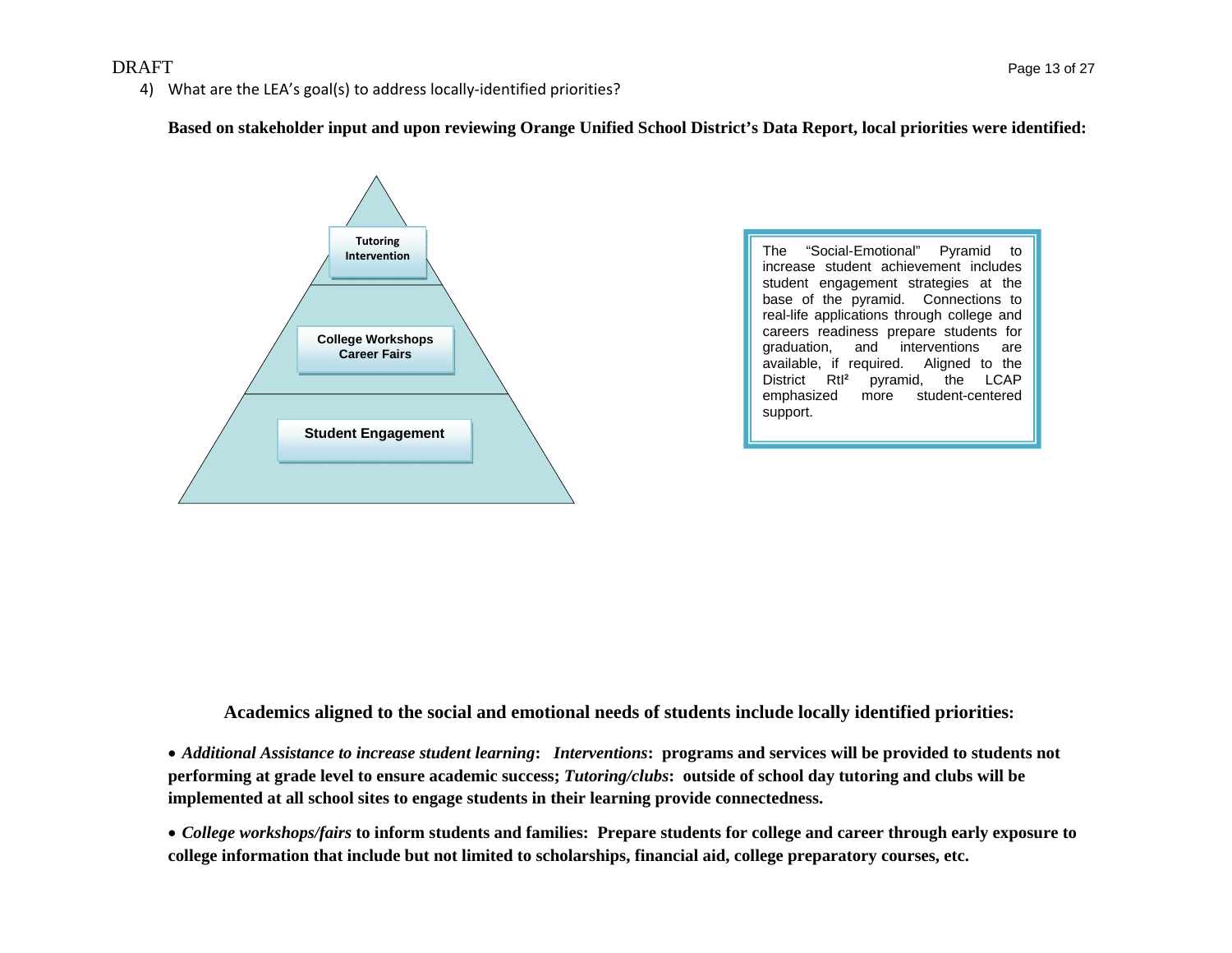*Promote and engage students in learning***: Motivate students to attend school through recognitions and engaging learning environments that are more hands on, interesting and incorporate real life experiences into curriculum. In addition, promote the development of enhanced student-teacher relationships.** 

5) How have the unique needs of individual school sites been evaluated to inform the development of meaningful district and/or individual school site goals (e.g., input from site level advisory groups, staff, parents, community, pupils; review of school level plans; in‐depth school level data analysis, etc.)?

**Principals at school sites obtain stakeholder input from staff, parents, students and community in developing their Single Plan for Student Achievement, also known as the "School Plan" each year. After the state assessment results are released, principals, staff, parents and community analyze their state assessments, review their programs and services to evaluate the effectiveness of these resources to determine whether to continue funding those specified in the School Plan. Furthermore, principals present their data and program analysis at the annual "Student Achievement Conference" to district administrators and principals in the same feeder school cohort identifying areas of growth and new goal areas for improvement. Through this process, schools site goals are identified and aligned to district goals with resources and program expenditures planned and approved by School Site Council at the beginning of each school year.** 

**Furthermore, in the Spring, Principals meet with Accountability and Special Programs Director to discuss preliminary budget plans based on staff, parents, students and community input and identified unique needs of each school.** 

6) What are the unique goals for subgroups as defined in Education Code sections 42238.01 and 52052 that are different from the LEA's goals for all pupils?

**The following charts detail the unique goals for the subgroups of English Learners, Low Income and Foster Youth. Specific Subgoals were created for these identified subgroups.**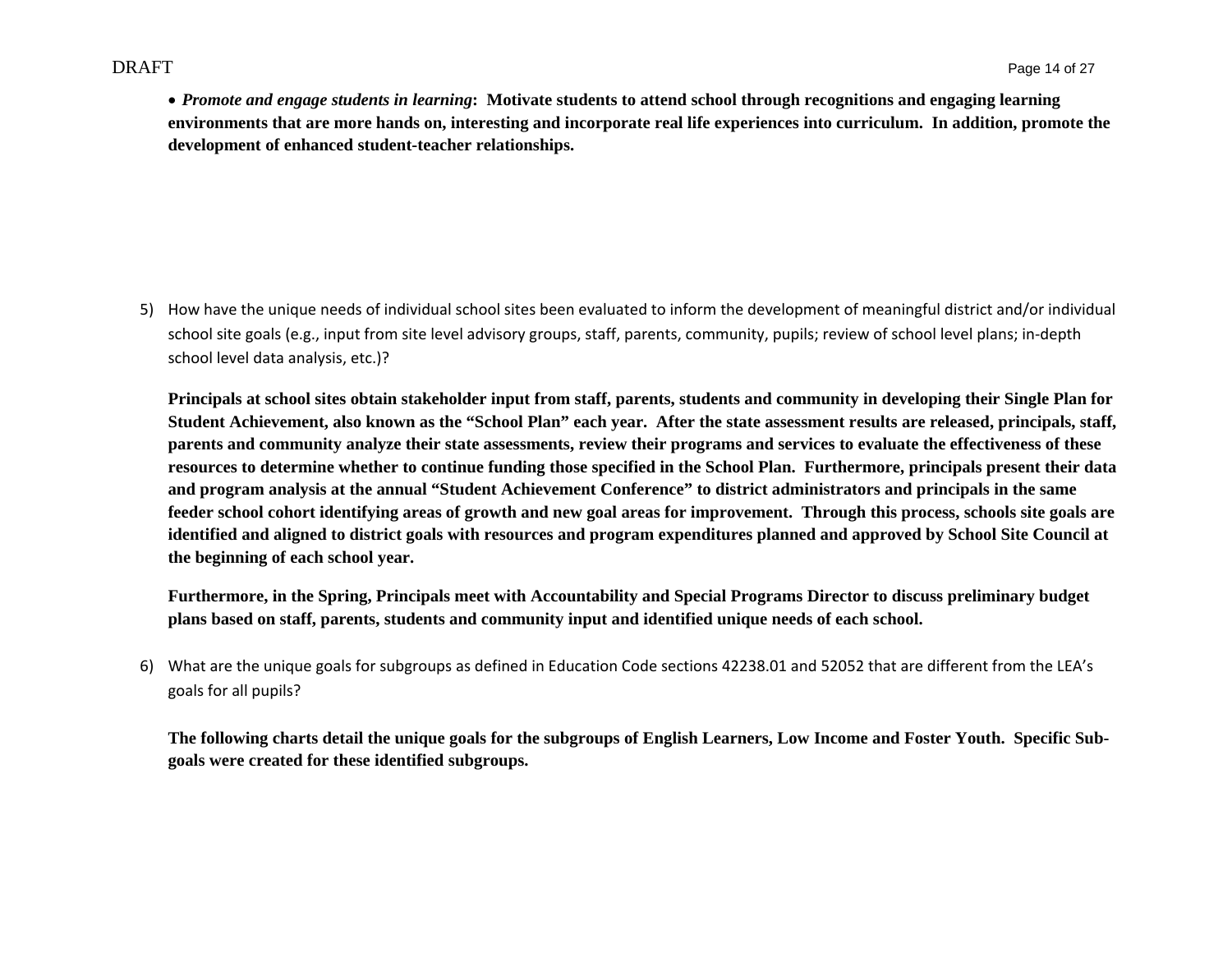| Identified<br>Need and                                                                                                                                                                                  | Goals                                                                                                                                              |                                                                                                                                                    |                                                                                                                                                    |                                              |                                                                                                                                                                                                       | What will be different/improved for students? (based on identified metric)                                                                                                                                              | <b>Related State and Local</b><br><b>Priorities</b><br>(Identify specific state                                                                                                                                                         |                                                                                                                                                                                   |
|---------------------------------------------------------------------------------------------------------------------------------------------------------------------------------------------------------|----------------------------------------------------------------------------------------------------------------------------------------------------|----------------------------------------------------------------------------------------------------------------------------------------------------|----------------------------------------------------------------------------------------------------------------------------------------------------|----------------------------------------------|-------------------------------------------------------------------------------------------------------------------------------------------------------------------------------------------------------|-------------------------------------------------------------------------------------------------------------------------------------------------------------------------------------------------------------------------|-----------------------------------------------------------------------------------------------------------------------------------------------------------------------------------------------------------------------------------------|-----------------------------------------------------------------------------------------------------------------------------------------------------------------------------------|
| <b>Metric</b><br>(What needs<br>have been<br>identified and<br>what metrics<br>are used to<br>measure<br>progress?)<br>Need: A                                                                          | <b>Description of Goal</b>                                                                                                                         | <b>Applicable Pupil</b><br><b>Subgroups (Identify</b><br>applicable subgroups<br>(as defined in EC<br>52052) or indicate<br>"all" for all pupils.) | School(s) Affected<br>(Indicate "all" if the<br>goal applies to all<br>schools in the LEA, or<br>alternatively, all high<br>schools, for example.) | Annual<br>Update:<br>Analysis of<br>Progress | <b>LCAP YEAR</b><br>Year 1: 2014-15                                                                                                                                                                   | Year 2: 2015-16                                                                                                                                                                                                         | Year 3: 2016-17                                                                                                                                                                                                                         | priority. For districts<br>and COEs, all priorities<br>in statute must be<br>included and identified:<br>each goal may be linked<br>to more than one<br>priority if appropriate.) |
| broad range<br>of standards<br>aligned<br>instructional<br>materials<br>that facilitate<br>language<br>acquisition<br>and access to<br>the core<br>Metric:,<br>CELDT (or<br>ELPAC)<br>scores,<br>CAASPP | All English learners,<br>Foster Youth, and SES<br>students will have<br>access to a broad range<br>of standards aligned<br>instructional materials | <b>English Learners</b><br><b>Foster Youth</b><br>Low Income                                                                                       | All schools                                                                                                                                        |                                              | Students will have<br>access to<br>instructional<br>materials that can<br>help ELs, Foster<br>Youth, and SES<br>students acquire<br>language, access the<br>core, and improve<br>reading proficiency. | Students will have<br>access to<br>instructional<br>materials that can<br>help ELs, Foster<br>Youth, and SES<br>students acquire<br>language, access<br>the core, and<br>improve reading<br>and writing<br>proficiency. | Students will have<br>access to instructional<br>materials that can help<br>ELs, Foster Youth, and<br>SES students acquire<br>language, access the<br>core, and improve<br>reading, writing,<br>listening, and speaking<br>proficiency. | Priority 1: Basic<br>Services (Goal #3)                                                                                                                                           |

#### **Section 2: Goal and Progress Indicator Chart for** *English Learners, Low Income and Foster Youth*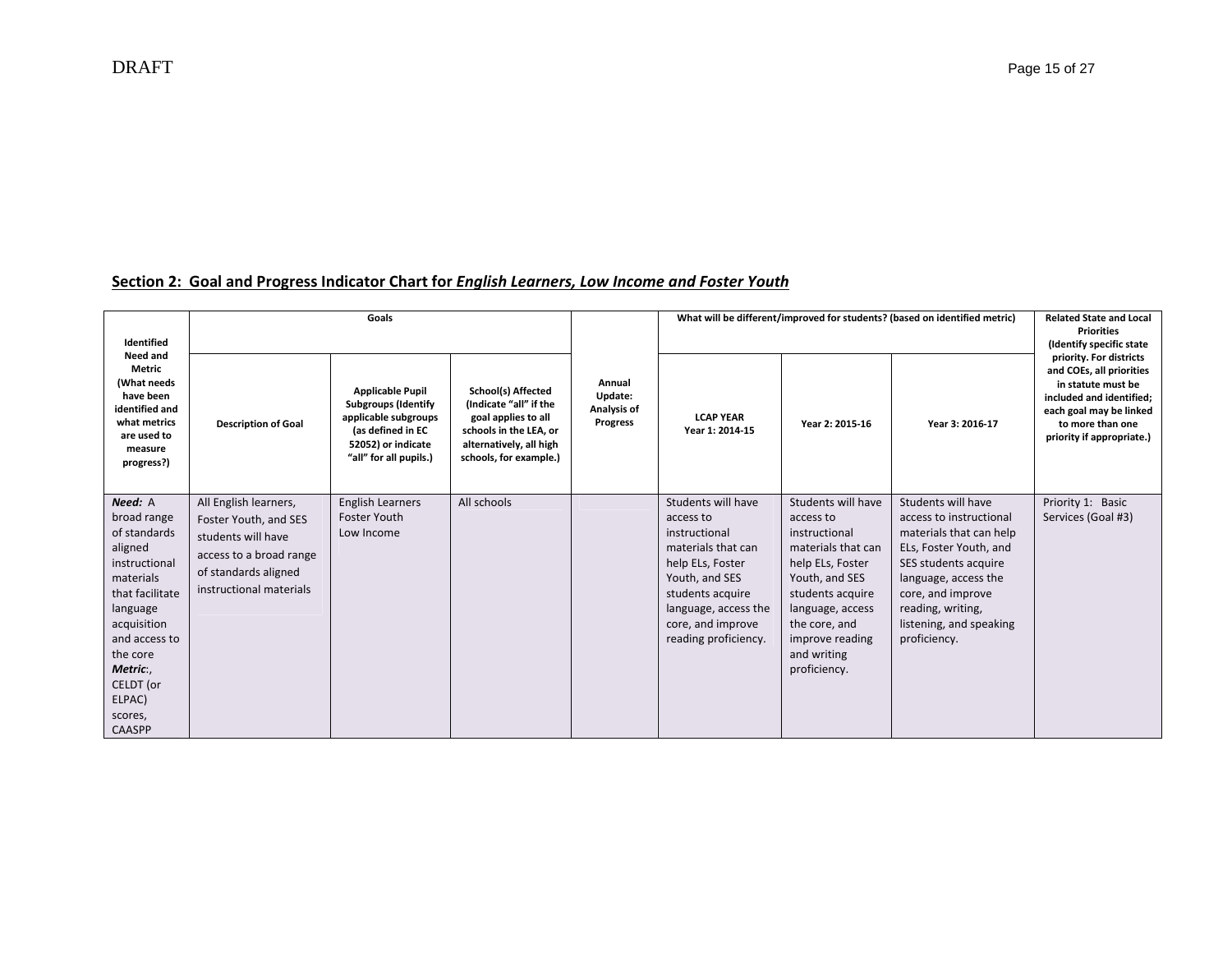| DRAFT                                                                                                                                                                                   |                                                                                                                                                                                                                                            |                                                                                                                                                    |                                                                                                                                                    |                                                     |                                                                                                                                                 |                                                                                                                                                                                                                                |                                                                                                                                                                                                                                                                                  | Page 16 of 27                                                                                                                                                                     |
|-----------------------------------------------------------------------------------------------------------------------------------------------------------------------------------------|--------------------------------------------------------------------------------------------------------------------------------------------------------------------------------------------------------------------------------------------|----------------------------------------------------------------------------------------------------------------------------------------------------|----------------------------------------------------------------------------------------------------------------------------------------------------|-----------------------------------------------------|-------------------------------------------------------------------------------------------------------------------------------------------------|--------------------------------------------------------------------------------------------------------------------------------------------------------------------------------------------------------------------------------|----------------------------------------------------------------------------------------------------------------------------------------------------------------------------------------------------------------------------------------------------------------------------------|-----------------------------------------------------------------------------------------------------------------------------------------------------------------------------------|
| Identified                                                                                                                                                                              |                                                                                                                                                                                                                                            | Goals                                                                                                                                              |                                                                                                                                                    |                                                     |                                                                                                                                                 |                                                                                                                                                                                                                                | What will be different/improved for students? (based on identified metric)                                                                                                                                                                                                       | <b>Related State and Local</b><br><b>Priorities</b><br>(Identify specific state                                                                                                   |
| Need and<br>Metric<br>(What needs<br>have been<br>identified and<br>what metrics<br>are used to<br>measure<br>progress?)                                                                | <b>Description of Goal</b>                                                                                                                                                                                                                 | <b>Applicable Pupil</b><br><b>Subgroups (Identify</b><br>applicable subgroups<br>(as defined in EC<br>52052) or indicate<br>"all" for all pupils.) | School(s) Affected<br>(Indicate "all" if the<br>goal applies to all<br>schools in the LEA, or<br>alternatively, all high<br>schools, for example.) | Annual<br>Update:<br>Analysis of<br><b>Progress</b> | <b>LCAP YEAR</b><br>Year 1: 2014-15                                                                                                             | Year 2: 2015-16                                                                                                                                                                                                                | Year 3: 2016-17                                                                                                                                                                                                                                                                  | priority. For districts<br>and COEs, all priorities<br>in statute must be<br>included and identified;<br>each goal may be linked<br>to more than one<br>priority if appropriate.) |
| Need:<br>Training for<br>all teachers<br>on ELD<br>standards<br>and<br>strategies to<br>support ELs<br>Metric:<br>Teacher<br>survey,<br>CELDT (or<br>ELPAC)<br>scores,<br><b>CAASPP</b> | Teachers will receive<br>professional<br>development on<br>research-based<br>strategies, 2012 ELD<br>Standards, and ELA/ELD<br>Framework to improve<br>English Learner<br>attainment of English<br>proficiency while<br>mastering content. | <b>English Learners</b>                                                                                                                            | All schools                                                                                                                                        |                                                     | Students will be<br>taught by teachers<br>who have received<br>an overview training<br>on 2012 ELD<br>standards.                                | Students will be<br>taught by<br>teachers who<br>have received<br>more in depth<br>training on 2012<br><b>ELD standards</b><br>and instructional<br>strategies to<br>support ELs<br>acquisition of the<br><b>ELD and CCSS.</b> | Students will be taught<br>by teachers who have<br>received intensive<br>training on 2012 ELD<br>standards, ELA/ELD<br>Framework,<br>instructional strategies<br>to support ELs<br>acquisition of the ELD<br>and CCSS, including<br>integrated ELD in all<br>core content areas. | Priority 2:<br>Implementation of<br>State Standards and<br><b>ELD Standards (Goals</b><br>#4 and #5)                                                                              |
| <b>Need: 75%</b><br>of foster<br>youth<br>perform<br>below grade<br>level; 50% of<br>foster youth<br>complete a<br>GED or<br>Diploma<br>Metric:<br>OCDE report<br>(9/2013)              | All foster youth will<br>have appropriate<br>supports and services<br>as part of their<br>educational program                                                                                                                              | <b>Foster Youth</b>                                                                                                                                | All schools                                                                                                                                        |                                                     | Students will be<br>supported by staff<br>who have an<br>increased awareness<br>of the needs and<br>appropriate<br>supports for foster<br>youth | Students will have<br>access to<br>additional<br>services provided<br>by MH funded<br>counselors,<br>including<br>collaboration by<br>district personnel.                                                                      | All foster youth students<br>will participate in a<br>community mentor<br>program that exposes<br>them to post high school<br>opportunities.                                                                                                                                     | Priority 5: Pupil<br><b>Engagement (Goals</b><br>#16 and #17)<br>Priority 6: School<br>Climate (Goal #19)                                                                         |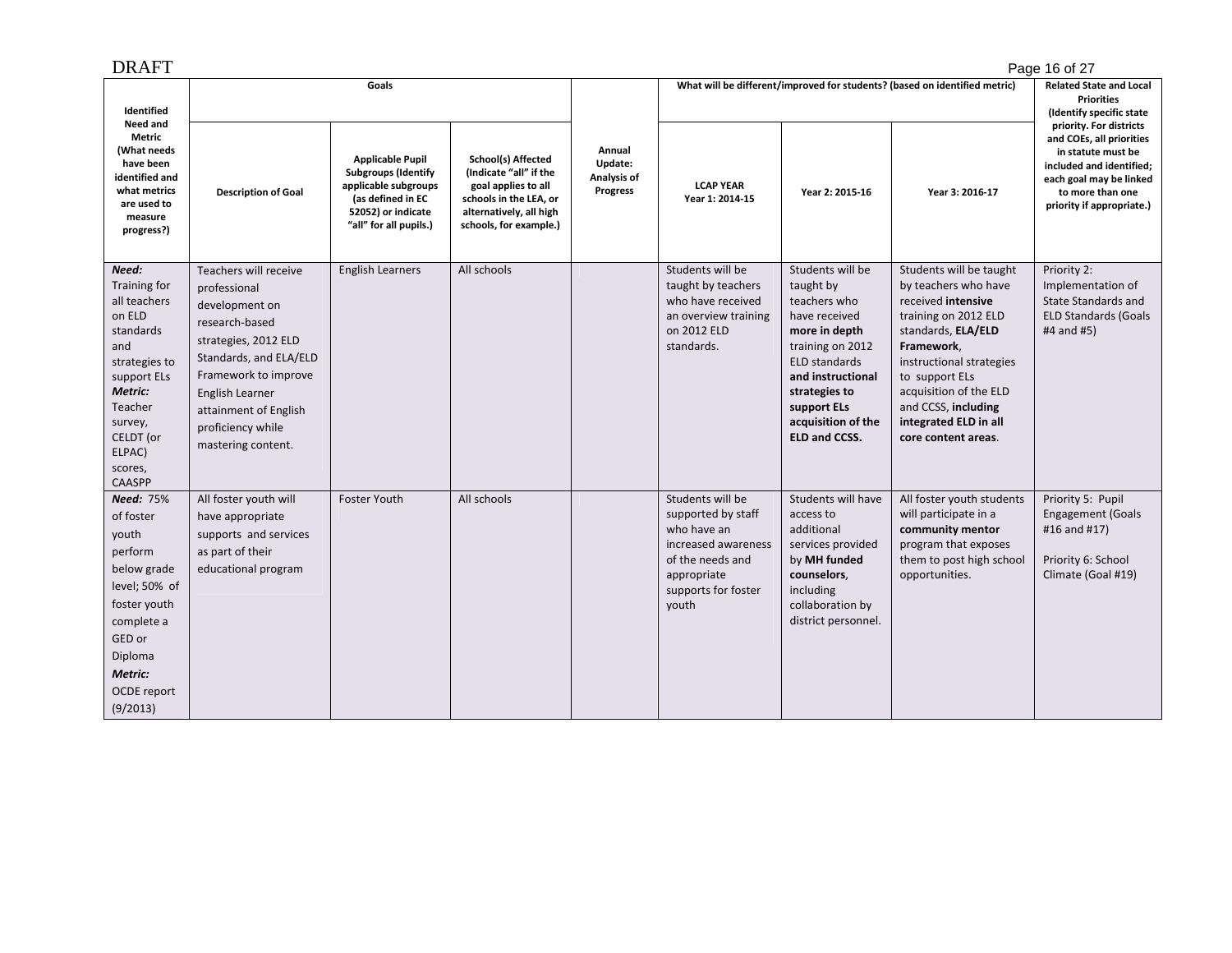|--|--|

| <b>DRAFT</b>                                                                                                                                                                                   |                                                                                                                                                                                                                                                                                                                      |                                                                                                                                                    |                                                                                                                                                    |                                              |                                                                                                                                                                      |                                                                                                                                                                  |                                                                                                                                                            | Page 17 of 27                                                                                                                                                                     |
|------------------------------------------------------------------------------------------------------------------------------------------------------------------------------------------------|----------------------------------------------------------------------------------------------------------------------------------------------------------------------------------------------------------------------------------------------------------------------------------------------------------------------|----------------------------------------------------------------------------------------------------------------------------------------------------|----------------------------------------------------------------------------------------------------------------------------------------------------|----------------------------------------------|----------------------------------------------------------------------------------------------------------------------------------------------------------------------|------------------------------------------------------------------------------------------------------------------------------------------------------------------|------------------------------------------------------------------------------------------------------------------------------------------------------------|-----------------------------------------------------------------------------------------------------------------------------------------------------------------------------------|
| Identified                                                                                                                                                                                     |                                                                                                                                                                                                                                                                                                                      | Goals                                                                                                                                              |                                                                                                                                                    |                                              |                                                                                                                                                                      |                                                                                                                                                                  | What will be different/improved for students? (based on identified metric)                                                                                 | <b>Related State and Local</b><br><b>Priorities</b><br>(Identify specific state                                                                                                   |
| Need and<br>Metric<br>(What needs<br>have been<br>identified and<br>what metrics<br>are used to<br>measure<br>progress?)                                                                       | <b>Description of Goal</b>                                                                                                                                                                                                                                                                                           | <b>Applicable Pupil</b><br><b>Subgroups (Identify</b><br>applicable subgroups<br>(as defined in EC<br>52052) or indicate<br>"all" for all pupils.) | School(s) Affected<br>(Indicate "all" if the<br>goal applies to all<br>schools in the LEA, or<br>alternatively, all high<br>schools, for example.) | Annual<br>Update:<br>Analysis of<br>Progress | <b>LCAP YEAR</b><br>Year 1: 2014-15                                                                                                                                  | Year 2: 2015-16                                                                                                                                                  | Year 3: 2016-17                                                                                                                                            | priority. For districts<br>and COEs, all priorities<br>in statute must be<br>included and identified;<br>each goal may be linked<br>to more than one<br>priority if appropriate.) |
| Need:<br>Increase<br>support for<br>teachers to<br>increase<br>student<br>achievement<br>Metric:<br>Teacher<br>survey,<br><b>CELDT</b> scores<br>and CAASPP                                    | Increase services to<br>support English<br>Learners, SES, and<br><b>Foster Youth students</b>                                                                                                                                                                                                                        | <b>English Learners</b><br>Low Income<br><b>Foster Youth</b>                                                                                       | All schools                                                                                                                                        |                                              | Students with<br>diverse needs will be<br>taught by teachers<br>supported by<br>additional Academic<br>Language support<br>staff and<br>instructional<br>specialist. | Students with<br>diverse needs will<br>be taught by<br>teachers who will<br>be supported in<br>improving lesson<br>design.                                       | Students with diverse<br>needs will be taught by<br>teachers utilizing lessons<br>which include research<br>based effective<br>strategies.                 | Priority 2:<br>Implementation of<br>State Standards and<br><b>ELD Standards (Goal</b><br>#6)                                                                                      |
| Need:<br>Students to<br>engage more<br>in their<br>comprehensi<br>ve learning<br>environment<br><b>Metric: Staff</b><br>and student<br>surveys, PD,<br>reflective<br>learning<br>walks         | Increased opportunities<br>to access core through<br>co-teaching                                                                                                                                                                                                                                                     | <b>Foster Youth</b><br><b>Special Education</b><br>Low Income<br>EL.<br>Homeless                                                                   | All schools                                                                                                                                        |                                              | Students have<br>increased access to<br>co-taught (special<br>ed./core content<br>teacher co-teach)<br>core academic<br>classes (2 additional<br>sections).          | Students have<br>increased access<br>to co-taught core<br>academic classes<br>(1 additional<br>section).                                                         | Students have increased<br>access to co-taught core<br>academic classes (1<br>additional section).                                                         | Priority 4: Pupil<br>Achievement (Goal<br>#9)<br>Priority 5: Pupil<br>Engagement (Goal<br>#14)                                                                                    |
| Need:<br>Increase<br>number of<br>ELs, RFEPs,<br>Foster Youth,<br>and SES<br>students<br>enrolled in<br>ERWC, CTE<br>and A-G<br>courses<br>Metric:<br>Percentage<br>of students<br>enrolled in | Increase percent of<br>English learners,<br><b>Redesignated Fluent</b><br><b>English Proficient</b><br>students (RFEPs), Foster<br>Youth, and SES students<br>that are enrolled in<br>ERWC, A-G courses, as<br>well as the percentage<br>of ELs and SES students<br>enrolled in Career<br><b>Technical Education</b> | <b>English Learners</b><br>Low Income<br><b>RFEPs</b><br><b>Foster Youth</b>                                                                       | All schools                                                                                                                                        |                                              | ELs, RFEPs, Foster<br>Youth and Low<br>Income students will<br>gain access by at an<br>increase of 1%<br>enrolled in ERWC, A-<br>G courses and CTE<br>courses.       | ELs, RFEPs, Foster<br>Youth and Low<br>Income students<br>will gain access by<br>at an increase of<br>1% enrolled in<br>ERWC, A-G<br>courses and CTE<br>courses. | ELs, RFEPs, Foster Youth<br>and Low Income<br>students will gain access<br>by at an increase of 1%<br>enrolled in ERWC, A-G<br>courses and CTE<br>courses. | Priority 7: Course<br>Access (Goal #7 and<br>#8)<br>Priority 8: Other Pupil<br><b>Outcomes</b><br>(Goal #11)                                                                      |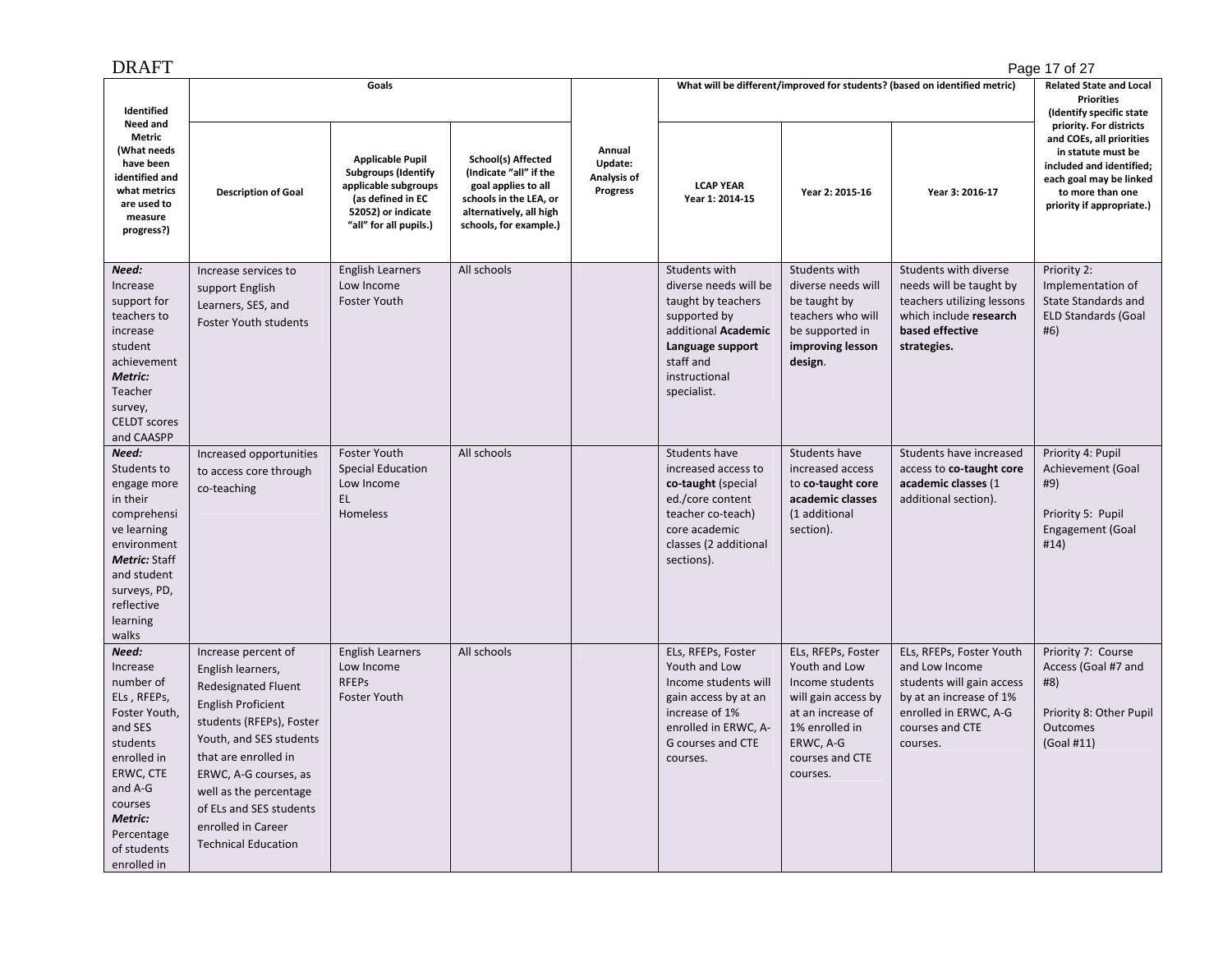| Identified<br>Need and                                                                                                                                             |                                                                                                                                                                                                                                                     | Goals                                                                                                                                              |                                                                                                                                                    | What will be different/improved for students? (based on identified metric) | <b>Related State and Local</b><br><b>Priorities</b><br>(Identify specific state                                                                                                                                |                                                                                                                                                                                                            |                                                                                                                                                                                                   |                                                                                                                                                                                   |
|--------------------------------------------------------------------------------------------------------------------------------------------------------------------|-----------------------------------------------------------------------------------------------------------------------------------------------------------------------------------------------------------------------------------------------------|----------------------------------------------------------------------------------------------------------------------------------------------------|----------------------------------------------------------------------------------------------------------------------------------------------------|----------------------------------------------------------------------------|----------------------------------------------------------------------------------------------------------------------------------------------------------------------------------------------------------------|------------------------------------------------------------------------------------------------------------------------------------------------------------------------------------------------------------|---------------------------------------------------------------------------------------------------------------------------------------------------------------------------------------------------|-----------------------------------------------------------------------------------------------------------------------------------------------------------------------------------|
| Metric<br>(What needs<br>have been<br>identified and<br>what metrics<br>are used to<br>measure<br>progress?)                                                       | <b>Description of Goal</b>                                                                                                                                                                                                                          | <b>Applicable Pupil</b><br><b>Subgroups (Identify</b><br>applicable subgroups<br>(as defined in EC<br>52052) or indicate<br>"all" for all pupils.) | School(s) Affected<br>(Indicate "all" if the<br>goal applies to all<br>schools in the LEA, or<br>alternatively, all high<br>schools, for example.) | Annual<br>Update:<br>Analysis of<br><b>Progress</b>                        | <b>LCAP YEAR</b><br>Year 1: 2014-15                                                                                                                                                                            | Year 2: 2015-16                                                                                                                                                                                            | Year 3: 2016-17                                                                                                                                                                                   | priority. For districts<br>and COEs, all priorities<br>in statute must be<br>included and identified;<br>each goal may be linked<br>to more than one<br>priority if appropriate.) |
| above<br>courses                                                                                                                                                   | courses.                                                                                                                                                                                                                                            |                                                                                                                                                    |                                                                                                                                                    |                                                                            |                                                                                                                                                                                                                |                                                                                                                                                                                                            |                                                                                                                                                                                                   |                                                                                                                                                                                   |
| Need:<br>Increase<br>percentage<br>of EL<br>students<br>showing<br>growth<br>towards<br>English<br>proficiency<br>Metric:<br>CELDT and<br>other local<br>measures. | Annually increase the<br>percentage of EL<br>students showing<br>growth towards English<br>proficiency and<br>reclassifying to Fluent<br>English Proficient status,<br>as measured by the<br><b>CELDT</b> and district<br>benchmark<br>assessments. | <b>English Learners</b>                                                                                                                            | All schools                                                                                                                                        |                                                                            | Increased number of<br>students will achieve<br><b>English Proficiency</b><br>by meeting state<br>goals (AMAO 1 and<br>AMAO 2) and<br>reclassifying, so they<br>can take a broader<br>course of study by<br>1% | Increased number<br>of students will<br>achieve English<br>Proficiency by<br>meeting state<br>goals (AMAO 1<br>and AMAO 2) and<br>reclassifying, so<br>they can take a<br>broader course of<br>study by 1% | Increased number of<br>students will achieve<br>English Proficiency by<br>meeting state goals<br>(AMAO 1 and AMAO 2)<br>and reclassifying, so they<br>can take a broader<br>course of study by 1% | Priority 4: Pupil<br>Achievement (Goal<br>#9)<br>Priority 8: Other<br><b>Pupil Outcomes (Goal</b><br>#11)                                                                         |
| Need: To<br>increase<br>mastery of<br>content by<br>noted<br>subgroups<br>Metric:<br><b>OCDE Report</b><br>$(9/2013)$ ,<br>CAASPP data,<br><b>CELDT</b>            | Foster Youth, Special Ed,<br>SES, EL, and struggling<br><b>RFEP and Homeless</b><br>students will have<br>opportunities to<br>participate in<br>interventions during the<br>school day, as well as an<br>extended day academic<br>program as needed | <b>Foster Youth</b><br><b>Special Education</b><br>Low Income<br>EL.<br><b>RFEP</b><br>Homeless                                                    | All schools                                                                                                                                        |                                                                            | Increase student<br>access to extended<br>day/after school<br>academic program<br>for intervention<br>support by 1%                                                                                            | Increase student<br>access to<br>extended<br>day/after school<br>academic<br>program for<br>intervention<br>support by an<br>additional 1%                                                                 | Increased student access<br>to extended day/after<br>school academic<br>program for intervention<br>support by an additional<br>1%                                                                | Priority 5: Pupil<br>Achievement (Goal<br>#10)                                                                                                                                    |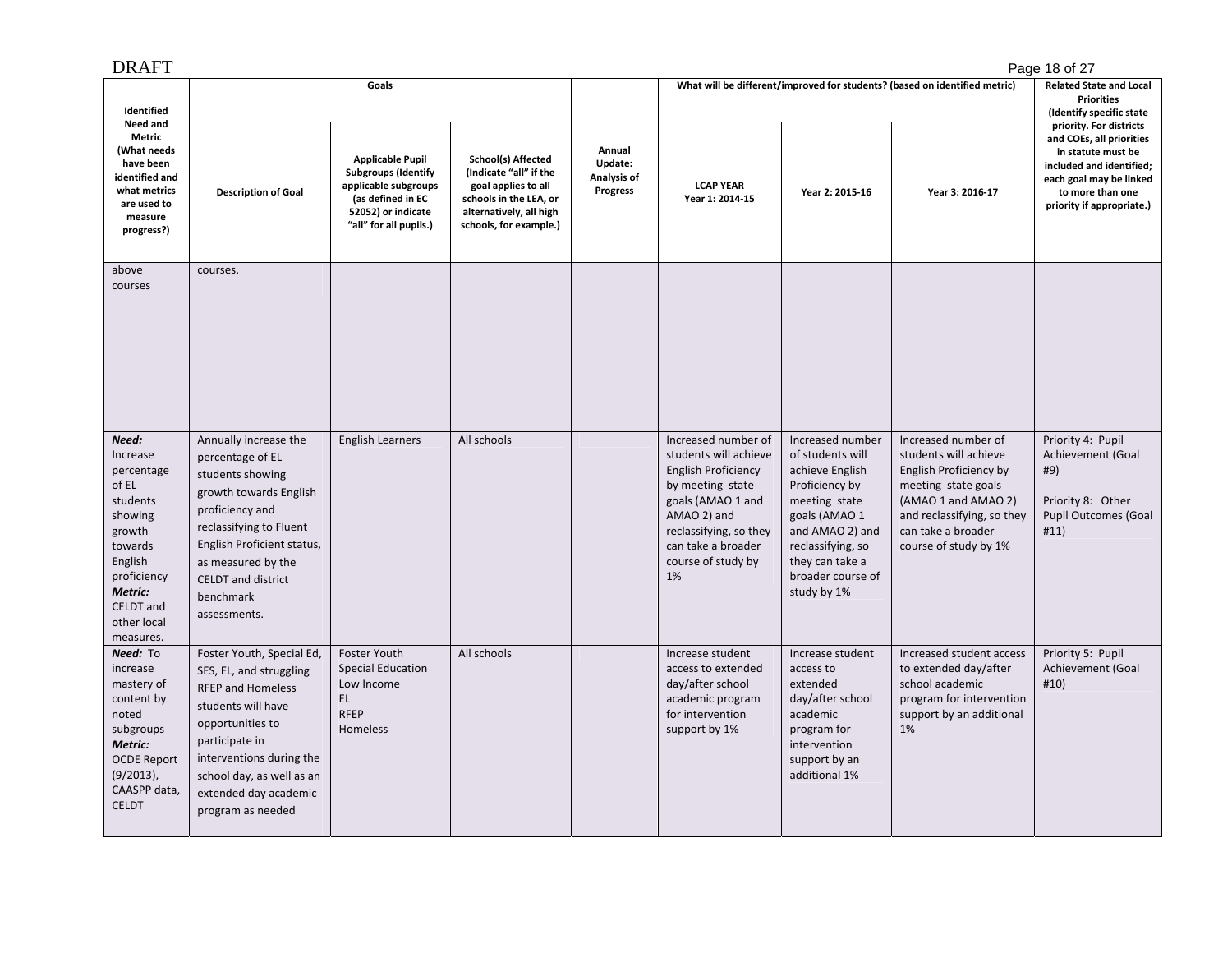| DRAFT                                                                                                                                                               |                                                                                                                                                                                                                                                                                        |                                                                                                                                                    |                                                                                                                                                    |                                              |                                                                                                                                                                                                                                      |                                                                                                                                                                                                                               |                                                                                                                                                                                                                             | Page 19 of 27                                                                                                                                                                     |
|---------------------------------------------------------------------------------------------------------------------------------------------------------------------|----------------------------------------------------------------------------------------------------------------------------------------------------------------------------------------------------------------------------------------------------------------------------------------|----------------------------------------------------------------------------------------------------------------------------------------------------|----------------------------------------------------------------------------------------------------------------------------------------------------|----------------------------------------------|--------------------------------------------------------------------------------------------------------------------------------------------------------------------------------------------------------------------------------------|-------------------------------------------------------------------------------------------------------------------------------------------------------------------------------------------------------------------------------|-----------------------------------------------------------------------------------------------------------------------------------------------------------------------------------------------------------------------------|-----------------------------------------------------------------------------------------------------------------------------------------------------------------------------------|
| Identified<br>Need and                                                                                                                                              |                                                                                                                                                                                                                                                                                        | Goals                                                                                                                                              |                                                                                                                                                    |                                              |                                                                                                                                                                                                                                      |                                                                                                                                                                                                                               | What will be different/improved for students? (based on identified metric)                                                                                                                                                  | <b>Related State and Local</b><br><b>Priorities</b><br>(Identify specific state                                                                                                   |
| Metric<br>(What needs<br>have been<br>identified and<br>what metrics<br>are used to<br>measure<br>progress?)                                                        | <b>Description of Goal</b>                                                                                                                                                                                                                                                             | <b>Applicable Pupil</b><br><b>Subgroups (Identify</b><br>applicable subgroups<br>(as defined in EC<br>52052) or indicate<br>"all" for all pupils.) | School(s) Affected<br>(Indicate "all" if the<br>goal applies to all<br>schools in the LEA, or<br>alternatively, all high<br>schools, for example.) | Annual<br>Update:<br>Analysis of<br>Progress | <b>LCAP YEAR</b><br>Year 1: 2014-15                                                                                                                                                                                                  | Year 2: 2015-16                                                                                                                                                                                                               | Year 3: 2016-17                                                                                                                                                                                                             | priority. For districts<br>and COEs, all priorities<br>in statute must be<br>included and identified;<br>each goal may be linked<br>to more than one<br>priority if appropriate.) |
| Need:<br>Increase<br>parent<br>involvement<br>Metric:<br>DELAC, ELAC,<br>and Title I<br>DAC sign ins,<br>parent<br>surveys                                          | Increase parent<br>participation at advisory<br>committees, which<br>include English Learners,<br>Title I, Foster Youth,<br>Special Education,<br>Superintendent's parent<br>advisory committee, so<br>parents can be active<br>participants in the<br>education of their<br>children. | <b>English Learners</b><br>Low Income<br>Foster Youth<br><b>Special Education</b>                                                                  | All schools                                                                                                                                        |                                              | Through the<br>increased<br>participation by 1%<br>of parents attending<br>advisory committee<br>meetings, students<br>will gain additional<br>support at home to<br>improve their<br>academic experience                            | Through the<br>increased<br>participation by<br>1% of parents<br>attending<br>advisory<br>committee<br>meetings,<br>students will gain<br>additional<br>support at home<br>to improve their<br>academic<br>experience         | Through the increased<br>participation by 1% of<br>parents attending<br>advisory committee<br>meetings, students will<br>gain additional support<br>at home to improve<br>their academic<br>experience                      | Priority 3: Parent<br>Involvement (Goal<br>#12)<br>Priority 6: School<br>Climate (Goal #18)                                                                                       |
| Need:<br>Increase EL,<br>Foster Youth,<br>and SES<br>students<br><b>CAHSEE</b><br>passing rates<br>grad. rates<br>Metric:<br>CAHSEE<br>passing rates<br>grad. rates | Increase the high school<br>graduation rate for<br>English learners, Foster<br>Youth, and SES students<br>and the percentage<br>passing both parts of<br>the CAHSEE.                                                                                                                   | <b>English Learners</b><br><b>Foster Youth</b><br>Low Income                                                                                       | All Schools                                                                                                                                        |                                              | Students will have<br>improved<br>opportunities for<br>college and career<br>through increase in<br>number of EL, Foster<br>Youth, and SES<br>students passing<br>both CAHSEE parts &<br>and increase in<br>graduation rate by<br>1% | Students will have<br>improved<br>opportunities for<br>college and career<br>through increase<br>in number of EL,<br>Foster Youth, and<br>SES students<br>passing both<br>CAHSEE parts and<br>increase in grad.<br>Rate by 1% | Students will have<br>improved opportunities<br>for college and career<br>through the increase<br>number of EL, Foster<br>Youth, and SES students<br>passing both CAHSEE<br>parts and increase in<br>graduation rate by 1%. | Priority 5: Pupil<br>Engagement<br>(Goal #17)                                                                                                                                     |

- 7) What are the specific predicted outcomes/metrics/noticeable changes associated with each of the goals annually and over the term of the LCAP? This information is detailed in the chart below.
- 8) What information (e.g., quantitative and qualitative data/metrics) was considered/reviewed to develop goals to address each state or local priority and/or to review progress toward goals in the annual update?

**In addition to the responses gathered from Orange Unified School District's LCAP School and Community Surveys, various state assessments and reports such as California Standards Test (CST) in English Language Arts, Math, Science, Early Assessment**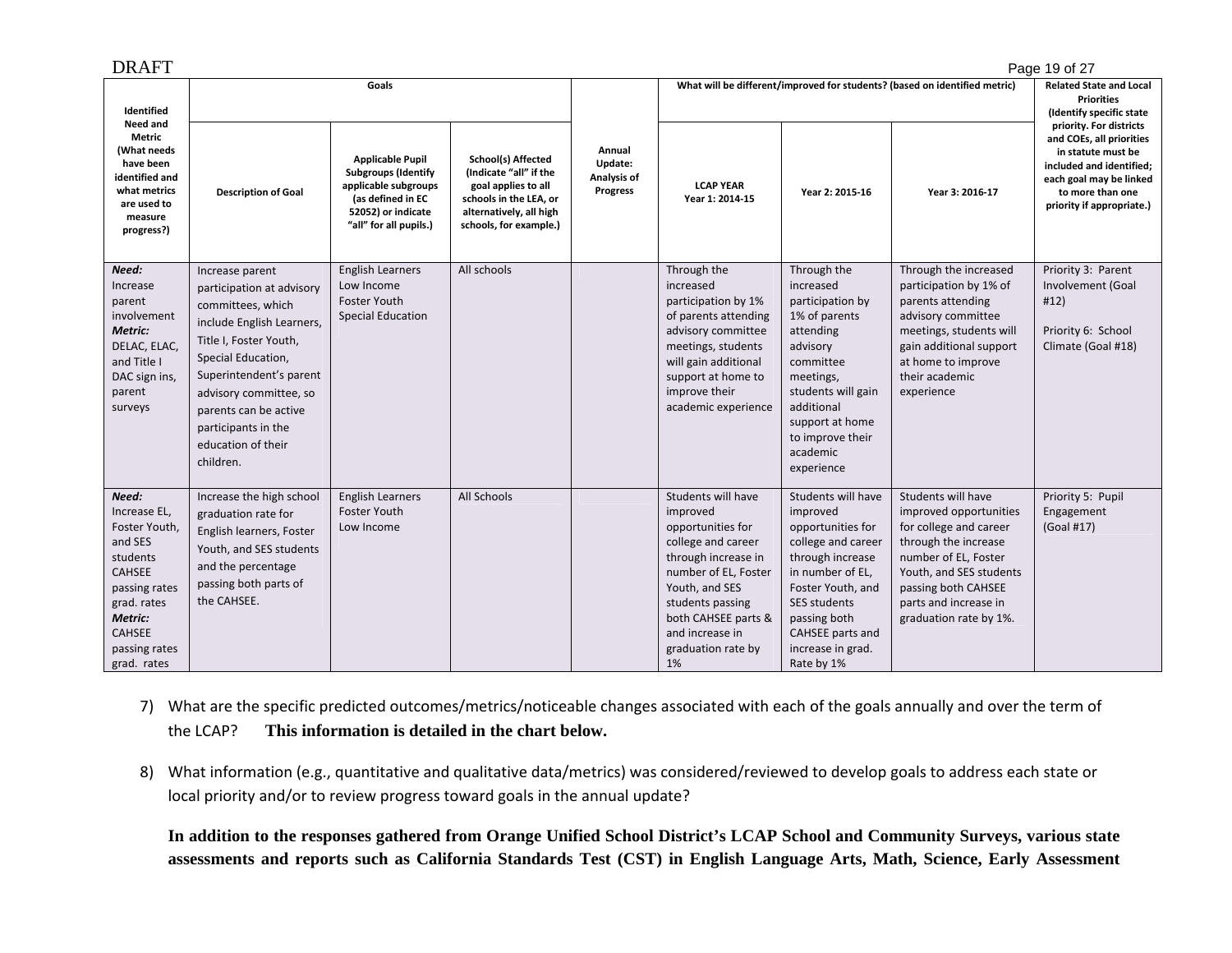**Program (EAP), CALPADs reports, School Accountability Report Card (SARC), California English Language Development Test (CELDT), California High School Exit Exam (CAHSEE), California Healthy Kids Survey (CHKS), Categorical Monitoring Interventions/Sanctions (CMIS) report, and LCFF stakeholder surveys were used to gather quantitative and qualitative data in addressing each state goals. Please refer to the full report in** *Appendix A. ORANGE UNIFIED SCHOOL DISTRICT Data Report*

9) What information was considered and/ or reviewed for individual school sites?

**In the fall of each school year, each principal presents at a Student Achievement Conference, where analysis of data and student services and programs take place. Principals report what they have learned through the review of various State, school assessments, and develop action plans with their staff incorporating parent input on how to best improve student learning for that school year. This information is shared with district administrators from all departments that include the Superintendent, Assistant Superintendents, Executive Directors, Administrative Directors, Coordinators and other principals.** 

10) What information was considered and/ or reviewed for subgroups identified in Education Code section 52052?

**In considering the needs of English Learners, the LEA reviewed English Learner (EL) data regarding performance on CELDT, CST, and CAHSEE, percent of ELs completing A-G requirements, percent of ELs determined ready for college by EAP, graduation rates of ELs, and chronic absentee rates of ELs. Surveys were also conducted with parents of English learners and input was gathered from DELAC and ELACs, as well as from school site EL Advisors.** 

**In considering the needs of Low Income Students, the LEA reviewed Low Income data regarding performance on CST, and CAHSEE, percent completing A-G requirements, percent determined ready for college by EAP, graduation rates, and chronic absentee rates. Surveys were also conducted with parents of Low Income students and input was gathered from all schools.** 

**In considering the needs of Foster Youth students, current County Office of Education information disseminated at the Foster Youth Liaison monthly meetings was used. Additionally, information gathered from Foster Youth Summit 2014 in Sacramento was reviewed and utilized to develop goals.** 

11) In the annual update, what changes/progress have been realized and how do these compare to changes/progress predicted? What modifications are being made to the LCAP as <sup>a</sup> result of this comparison? **N/A at this time. Annual Update next year**

#### **Section 2: Goal and Progress Indicator Chart for All Students**

| <b>Identified Need and</b> | Goals | <b>Annual Update:</b> | What will be different/improved for students? (based on identified metric) | <b>Related State and</b> |
|----------------------------|-------|-----------------------|----------------------------------------------------------------------------|--------------------------|
| Metric                     |       | Analysis of           |                                                                            | <b>Local Priorities</b>  |
| (What needs have           |       | <b>Progress</b>       |                                                                            | (Identify specific       |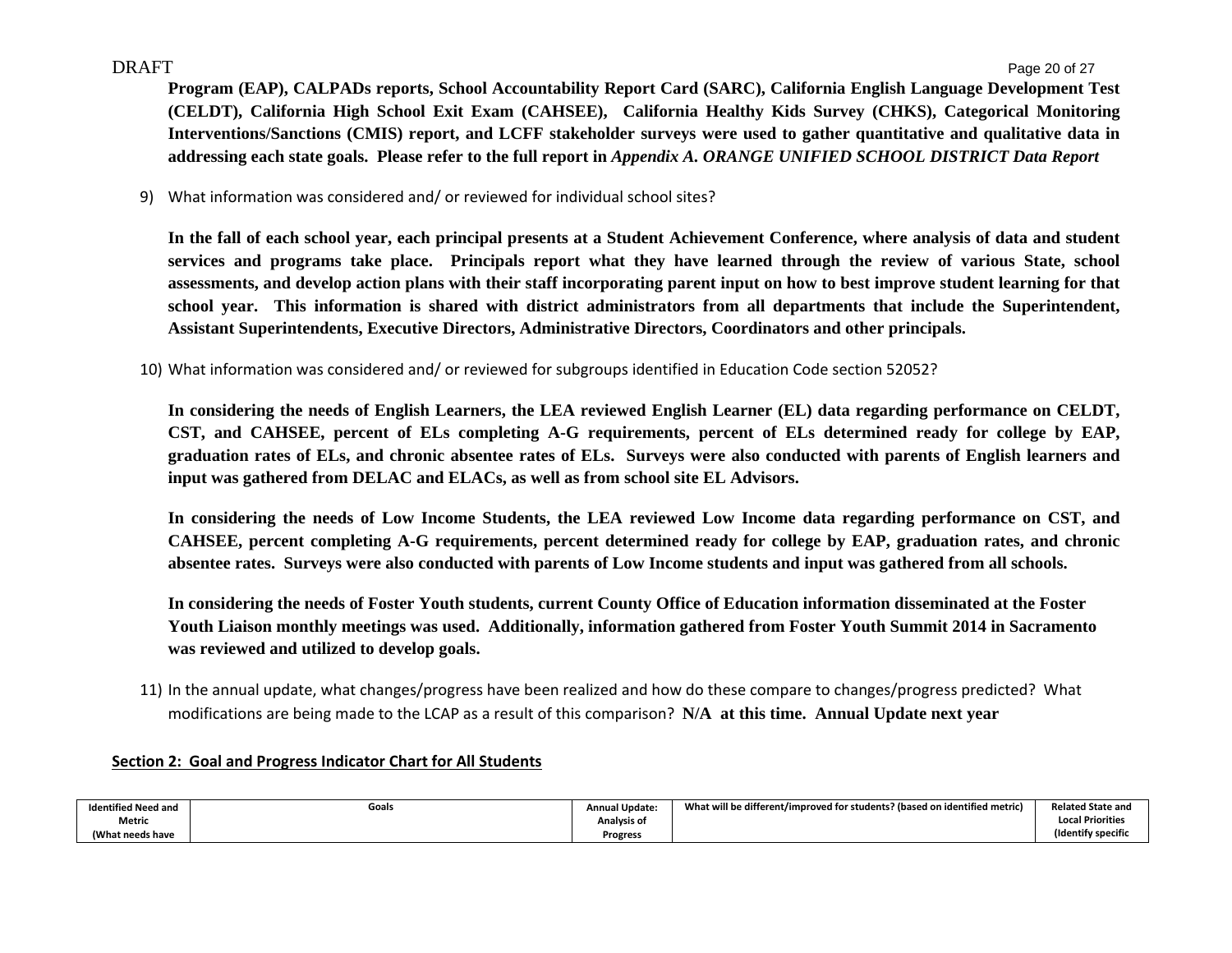| <b>DRAFT</b>                                                                                                                                                                 |                                                                       |                                                                                                                                                    |                                                                                                                                                    |                                                                                                                                                                                                                      |                                                                                                                                                                                                                                                                                      |                                                                                                                                                                                                                                                       | Page 21 of 27                                                                                                                                                                                    |
|------------------------------------------------------------------------------------------------------------------------------------------------------------------------------|-----------------------------------------------------------------------|----------------------------------------------------------------------------------------------------------------------------------------------------|----------------------------------------------------------------------------------------------------------------------------------------------------|----------------------------------------------------------------------------------------------------------------------------------------------------------------------------------------------------------------------|--------------------------------------------------------------------------------------------------------------------------------------------------------------------------------------------------------------------------------------------------------------------------------------|-------------------------------------------------------------------------------------------------------------------------------------------------------------------------------------------------------------------------------------------------------|--------------------------------------------------------------------------------------------------------------------------------------------------------------------------------------------------|
| been identified and<br>what metrics are<br>used to measure<br>progress?)                                                                                                     | <b>Description of Goal</b>                                            | <b>Applicable Pupil</b><br><b>Subgroups (Identify</b><br>applicable subgroups<br>(as defined in EC<br>52052) or indicate "all"<br>for all pupils.) | School(s) Affected<br>(Indicate "all" if the<br>goal applies to all<br>schools in the LEA, or<br>alternatively, all high<br>schools, for example.) | <b>LCAP YEAR</b><br>Year 1: 2014-15                                                                                                                                                                                  | Year 2: 2015-16                                                                                                                                                                                                                                                                      | Year 3: 2016-17                                                                                                                                                                                                                                       | state priority. For<br>districts and COEs,<br>all priorities in<br>statute must be<br>included and<br>identified; each goal<br>may be linked to<br>more than one<br>priority if<br>appropriate.) |
| <b>Need:</b> To have all<br>teachers<br>appropriately<br>assigned and fully<br>credentialed<br>Metric: CALPADS<br>report, BTSA<br>reports, Teacher<br>and student<br>surveys | Goal #1: Teachers<br>appropriately assigned<br>and fully credentialed | All pupils                                                                                                                                         | All schools                                                                                                                                        | All students will<br>be taught by<br>appropriately<br>assigned and fully<br>credentialed<br>teachers who<br>reflectively<br>identify and<br>document<br>evidence of<br>changes made in<br>instructional<br>practice. | All students will<br>be taught by<br>teachers<br>appropriately<br>assigned and fully<br>credentialed,<br>including newly<br>hired teachers,<br>who will be able<br>to compare and<br>document the<br>impact of changes<br>in instructional<br>practice on<br>student<br>achievement. | All students will<br>continue to be taught by<br>teachers appropriately<br>assigned and fully<br>credentialed including<br>newly hired teachers<br>who reflectively the<br>impact of changes in<br>instructional practices<br>on student achievement. | Priority 1: Basic                                                                                                                                                                                |
| Need: Schools are<br>safe and<br>conducive for<br>learning.<br>Metric: SARC,<br>Technology<br>Inventory, William<br>Facilities Report,<br>student survey,<br>facility survey | Goal #2: All school<br>facilities in good or<br>excellent standing    | All pupils                                                                                                                                         | All schools                                                                                                                                        | Students will<br>attend facilities<br>in good<br>standing and<br>the District is<br>considering<br>pursuing a<br>modernization<br>bond for the<br>high schools                                                       | Students will<br>attend good<br>facilities and<br>the District will<br>survey all the<br>facilities to<br>determine<br>modernization<br>needs                                                                                                                                        | Students will attend<br>good standing<br>facilities and continue<br>to pursue upgrades to<br>facilities and improve<br>standings in the<br><b>Williams Report</b>                                                                                     | Priority 1: Basic                                                                                                                                                                                |
| Need: A broad<br>range of standards<br>aligned<br>instructional<br>materials that<br>facilitate language<br>acquisition and<br>access to the core<br>Metric: CAASPP          | Goal #3: Standards<br>aligned instructional<br>materials              | All pupils                                                                                                                                         | All schools                                                                                                                                        | Students will have<br>increased access<br>to CCSS through<br>standards aligned<br>ELA and<br>elementary math<br>instructional<br>materials.                                                                          | Students will have<br>increased access<br>to CCSS through<br>standards aligned<br><b>ELA and middle</b><br>school math<br>instructional<br>materials.                                                                                                                                | Students will have<br>increased access to CCSS<br>through standards<br>aligned ELA, high school<br>math, and science<br>instructional materials.                                                                                                      | Priority 1: Basic                                                                                                                                                                                |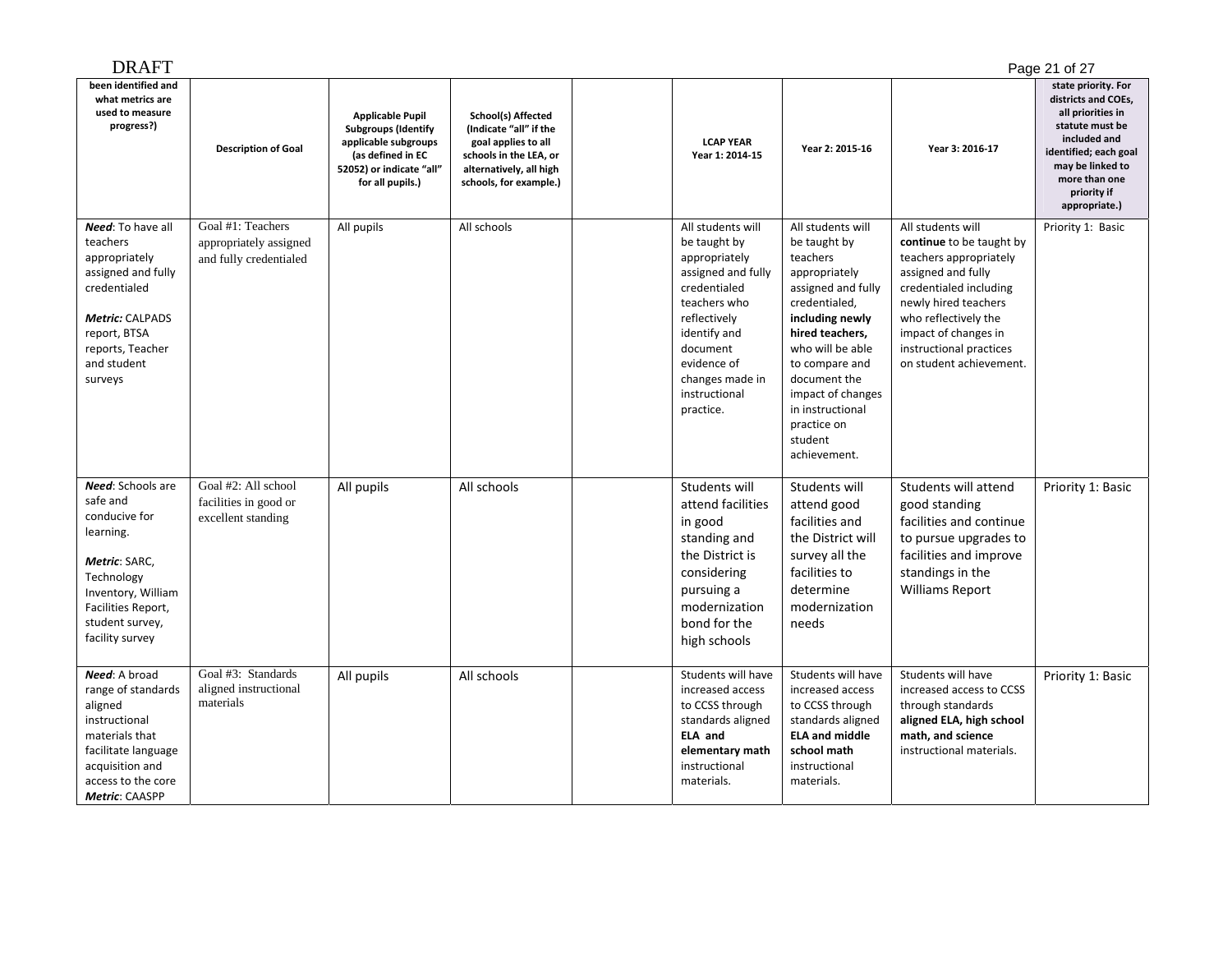| DRAFT                                                                                                                                                                                                                              |                                                                                                                  |                                                                                                                                                    |                                                                                                                                                    |                                                  |                                                                                                                                                                      |                                                                                                                                             |                                                                                                                                                               | Page 22 of 27                                                                                                                                                                                    |
|------------------------------------------------------------------------------------------------------------------------------------------------------------------------------------------------------------------------------------|------------------------------------------------------------------------------------------------------------------|----------------------------------------------------------------------------------------------------------------------------------------------------|----------------------------------------------------------------------------------------------------------------------------------------------------|--------------------------------------------------|----------------------------------------------------------------------------------------------------------------------------------------------------------------------|---------------------------------------------------------------------------------------------------------------------------------------------|---------------------------------------------------------------------------------------------------------------------------------------------------------------|--------------------------------------------------------------------------------------------------------------------------------------------------------------------------------------------------|
|                                                                                                                                                                                                                                    |                                                                                                                  | Goals                                                                                                                                              |                                                                                                                                                    |                                                  |                                                                                                                                                                      |                                                                                                                                             | What will be different/improved for students? (based on identified metric)                                                                                    | <b>Related State and</b><br><b>Local Priorities</b><br>(Identify specific                                                                                                                        |
| <b>Identified Need and</b><br>Metric<br>(What needs have<br>been identified and<br>what metrics are<br>used to measure<br>progress?)                                                                                               | <b>Description of Goal</b>                                                                                       | <b>Applicable Pupil</b><br><b>Subgroups (Identify</b><br>applicable subgroups<br>(as defined in EC<br>52052) or indicate "all"<br>for all pupils.) | School(s) Affected<br>(Indicate "all" if the<br>goal applies to all<br>schools in the LEA, or<br>alternatively, all high<br>schools, for example.) | <b>Annual Update:</b><br>Analysis of<br>Progress | <b>LCAP YEAR</b><br>Year 1: 2014-15                                                                                                                                  | Year 2: 2015-16                                                                                                                             | Year 3: 2016-17                                                                                                                                               | state priority. For<br>districts and COEs,<br>all priorities in<br>statute must be<br>included and<br>identified; each goal<br>may be linked to<br>more than one<br>priority if<br>appropriate.) |
| <b>Need:</b> Continue to<br>close the<br>achievement gap<br>to ensure that all<br>students are on<br>track to graduate<br>college & career<br>ready.<br>Metric:<br>Graduation rates,<br>local benchmark<br>assessments,<br>CAASPP. | Goal #4: Professional<br>development focused on<br>$21st$ century teaching<br>and learning.                      | All pupils                                                                                                                                         | All schools                                                                                                                                        |                                                  | Students are<br>instructed by<br>teachers, who<br>engage in a<br>variety of PD<br>options to<br>enhance 21st<br>century<br>instruction and<br>core content.          | Students are<br>instructed by<br>teachers, who<br>continue to<br>develop and<br>refine a<br>balanced<br>instructional<br>design.            | Students are<br>instructed by<br>teachers, who utilize<br>teacher rounds to<br>continue to reflect<br>and refine their 21st<br>century instruction.           | Priority 2:<br>Implementation<br>of Common<br>Core State<br>Standards and<br><b>ELD Standards</b>                                                                                                |
| Need: Increase<br>student mastery of<br>CCSS and ELD<br><b>Standards</b><br>Metric: Local<br>benchmark<br>assessments,<br>CAASPP.                                                                                                  | Goal $# 5$ : Professional<br>development focused on<br>CCSS and ELD<br>Standards                                 | All pupils                                                                                                                                         | Secondary<br>schools                                                                                                                               |                                                  | Students are<br>instructed by<br>teachers who<br>participate in a<br>district wide PD<br>that focuses on<br>the integration<br>of the CCSS<br>ELA/ELD<br>frameworks. | Students are<br>instructed by<br>teachers who<br>continue to<br>create, revise<br>and reflect on<br>subject matter<br>lesson/unit<br>plans. | Students are<br>instructed by<br>teachers who<br>participate in teacher<br>rounds to continue<br>building in-house<br>expertise in all core<br>content areas. | Priority 2:<br>Implementation<br>of State<br>Standards and<br><b>ELD Standards</b>                                                                                                               |
| Need: Enhance the<br>ability to provide a<br>balanced<br>instructional<br>framework within<br>all core classes.<br>Metric: CAASP,<br>CELDT scores,                                                                                 | Goal #6: Increase<br>supplemental resources,<br>materials, and services<br>to ensure academic<br>student success | All pupils and<br>subgroups                                                                                                                        | All schools                                                                                                                                        |                                                  | Students will<br>have increased<br>access to<br>supplemental<br>materials, such<br>as non-fiction<br>texts and<br>computer-                                          | Students will<br>have increased<br>access to<br>supplemental<br>materials and<br>computer based<br>programs that<br>will bridge             | All students will have<br>access to<br>supplemental<br>materials and<br>computer based<br>programs that will<br>meet individual<br>needs and enrich           | Priority 2:<br>Implementation<br>of State<br>Standards and<br><b>ELD Standards</b>                                                                                                               |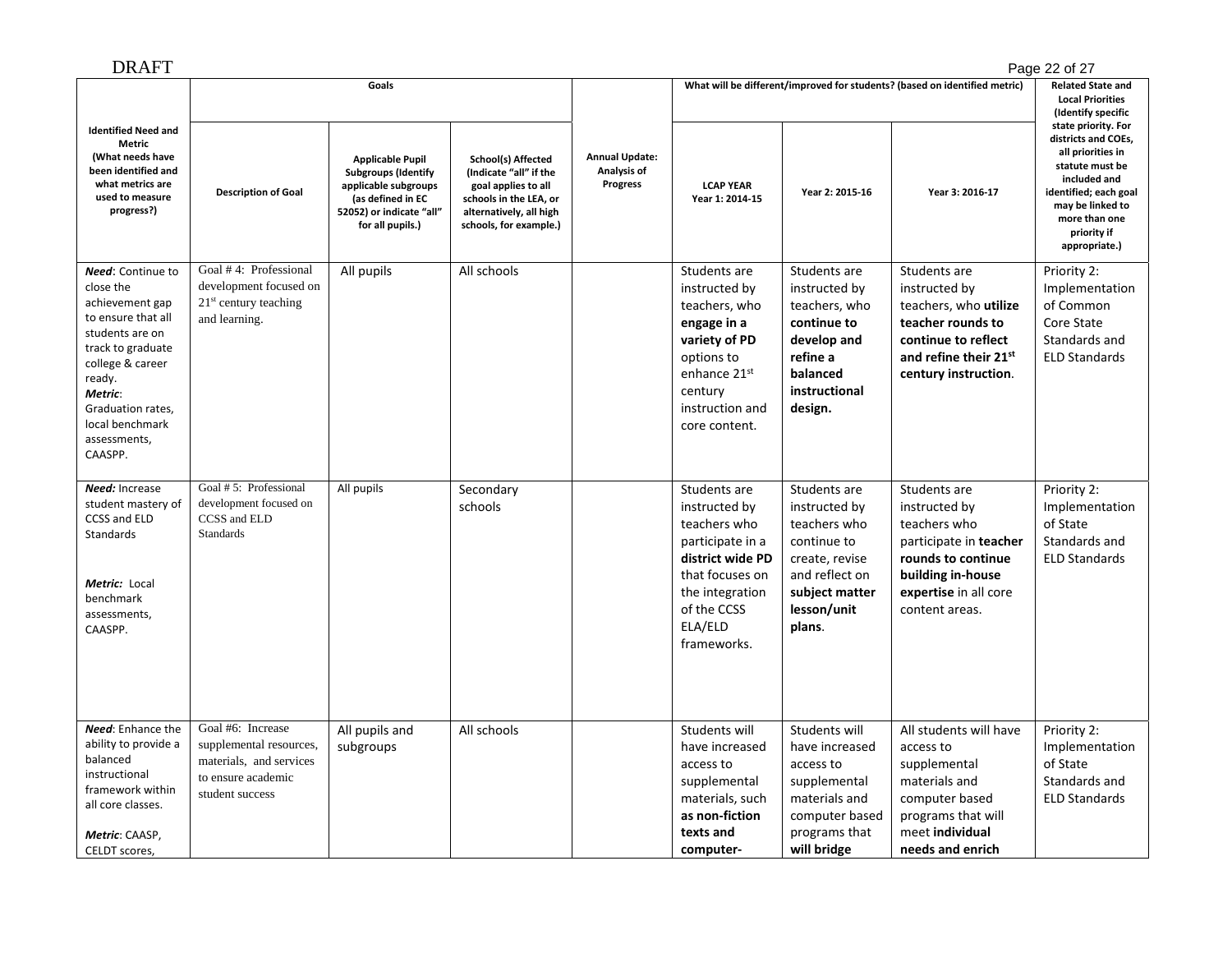| <b>DRAFT</b>                                                                                                                                                                      |                                                                                                                                                                                                                                                                                                                                                                                            |                                     |                          |                 |                                                                                                                                                                                                  |                                                                                                                                                   |                                                                                                                                                           | Page 23 of 27                                                          |
|-----------------------------------------------------------------------------------------------------------------------------------------------------------------------------------|--------------------------------------------------------------------------------------------------------------------------------------------------------------------------------------------------------------------------------------------------------------------------------------------------------------------------------------------------------------------------------------------|-------------------------------------|--------------------------|-----------------|--------------------------------------------------------------------------------------------------------------------------------------------------------------------------------------------------|---------------------------------------------------------------------------------------------------------------------------------------------------|-----------------------------------------------------------------------------------------------------------------------------------------------------------|------------------------------------------------------------------------|
|                                                                                                                                                                                   | Goals                                                                                                                                                                                                                                                                                                                                                                                      |                                     |                          |                 |                                                                                                                                                                                                  | What will be different/improved for students? (based on identified metric)                                                                        | <b>Related State and</b><br><b>Local Priorities</b><br>(Identify specific                                                                                 |                                                                        |
| <b>Identified Need and</b><br><b>Metric</b><br>(What needs have<br>been identified and<br>what metrics are<br>used to measure<br>progress?)                                       | <b>Annual Update:</b><br><b>Applicable Pupil</b><br>School(s) Affected<br>Analysis of<br><b>Subgroups (Identify</b><br>(Indicate "all" if the<br>Progress<br>applicable subgroups<br>goal applies to all<br><b>Description of Goal</b><br>(as defined in EC<br>schools in the LEA, or<br>52052) or indicate "all"<br>alternatively, all high<br>for all pupils.)<br>schools, for example.) | <b>LCAP YEAR</b><br>Year 1: 2014-15 | Year 2: 2015-16          | Year 3: 2016-17 | state priority. For<br>districts and COEs,<br>all priorities in<br>statute must be<br>included and<br>identified; each goal<br>may be linked to<br>more than one<br>priority if<br>appropriate.) |                                                                                                                                                   |                                                                                                                                                           |                                                                        |
| teacher surveys                                                                                                                                                                   |                                                                                                                                                                                                                                                                                                                                                                                            |                                     |                          |                 | based<br>instructional<br>programs.                                                                                                                                                              | identified gaps<br>in learning.                                                                                                                   | their learning.                                                                                                                                           |                                                                        |
| Need: Prepare<br>students for<br>rapidly growing<br>STEAM related<br>industries/careers.<br>Metric: CTE and<br>STEAM course<br>enrollment data,<br>Student and<br>teacher surveys | Goal #7: Increase<br>resources and<br>participation in CTE<br>and STEAM                                                                                                                                                                                                                                                                                                                    | All pupils and<br>subgroups         | All schools              |                 | Elementary/<br>Middle school<br>students will<br>engage in<br><b>STEAM</b> related<br>activities that<br>facilitate<br>discovery,<br>problem<br>solving, and<br>creative<br>thinking.            | <b>All Middle</b><br>school students<br>will have access<br>to curriculum<br>that<br>encompasses<br>technology and<br>scientific<br>inquiry.      | All Middle school<br>students will enter<br>high school with the<br>opportunity to<br>continue exploring<br>any of the fifteen CTE<br>sectors.            | Priority 5: Pupil<br>Engagement<br>Priority 7:<br><b>Course Access</b> |
| <b>Need: Prepare</b><br>students to<br>graduate high<br>school, increased<br>college /career<br>opportunities<br>Metric: Course<br>enrollment data,<br>a-g completion             | Goal #8: Increase<br>access to college and<br>career opportunities for<br>students                                                                                                                                                                                                                                                                                                         | All pupils and<br>subgroups         | All secondary<br>schools |                 | Increase by 1%<br>the number of<br>students enrolled<br>in CTE, AVID,<br>GATE, Honors, AP,<br>IB, A-G Courses,<br>ERWC, CTE and<br>STEAM courses.                                                | Increase by an<br>additional 1% the<br>number of<br>students enrolled<br>in CTE, AVID,<br>GATE, Honors, AP,<br>IB, A-G Courses,<br>ERWC,CTE/STEAM | Increase by an additional<br>1% the number of<br>students enrolled in CTE,<br>AVID, GATE, Honors, AP,<br>IB, A-G Courses, ERWC,<br>CTE and STEAM courses. | Priority 5: Pupil<br>Engagement<br>Priority 7:<br><b>Course Access</b> |
| Need: Increase<br>student<br>achievement and<br>access to<br>technology.<br>Metric: LCFF<br>Stakeholder                                                                           | Goal #9: Increase<br>student competency in<br>all subject areas, with<br>technology support and<br>progress monitoring                                                                                                                                                                                                                                                                     | All pupils and<br>subgroups         | All schools              |                 | Increase<br>student<br>competency in<br>ELA, Math, and<br>Science by 1%.                                                                                                                         | Increase<br>student<br>competency in<br>ELA, Math, and<br>Science by an<br>additional 1%.                                                         | Increase student<br>competency in ELA,<br>Math, and Science by<br>an additional 1%.                                                                       | Priority 4: Pupil<br>Achievement                                       |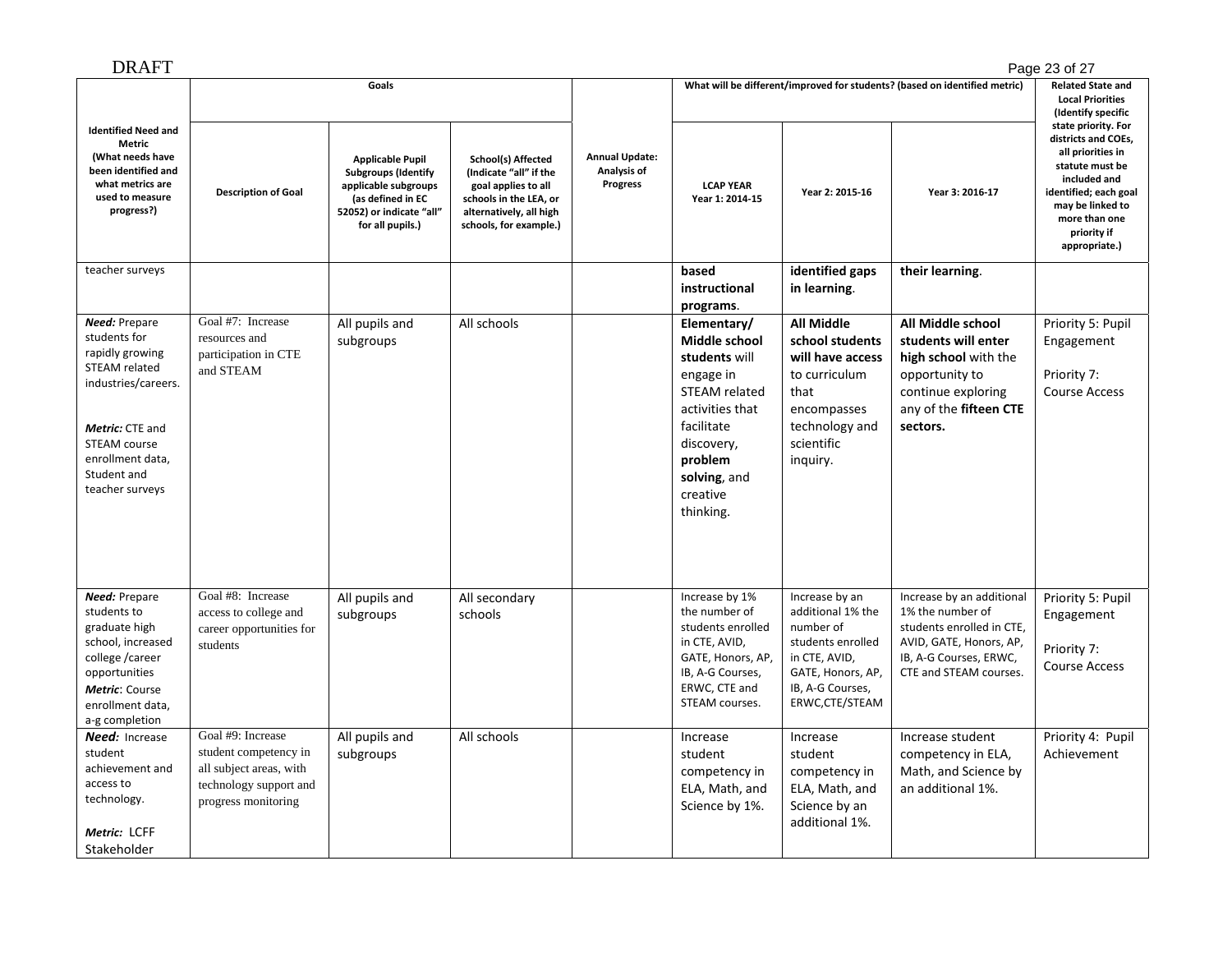| <b>DRAFT</b>                                                                                                                                                                                                   |                                                                                              |                                                                                                                                                    |                                                                                                                                                    |                                                  |                                                                                                                                  |                                                                                                                                                   |                                                                                                                                                                                 | Page 24 of 27                                                                                                                                                                                    |
|----------------------------------------------------------------------------------------------------------------------------------------------------------------------------------------------------------------|----------------------------------------------------------------------------------------------|----------------------------------------------------------------------------------------------------------------------------------------------------|----------------------------------------------------------------------------------------------------------------------------------------------------|--------------------------------------------------|----------------------------------------------------------------------------------------------------------------------------------|---------------------------------------------------------------------------------------------------------------------------------------------------|---------------------------------------------------------------------------------------------------------------------------------------------------------------------------------|--------------------------------------------------------------------------------------------------------------------------------------------------------------------------------------------------|
|                                                                                                                                                                                                                |                                                                                              | Goals                                                                                                                                              |                                                                                                                                                    |                                                  |                                                                                                                                  |                                                                                                                                                   | What will be different/improved for students? (based on identified metric)                                                                                                      | <b>Related State and</b><br><b>Local Priorities</b><br>(Identify specific                                                                                                                        |
| <b>Identified Need and</b><br><b>Metric</b><br>(What needs have<br>been identified and<br>what metrics are<br>used to measure<br>progress?)                                                                    | <b>Description of Goal</b>                                                                   | <b>Applicable Pupil</b><br><b>Subgroups (Identify</b><br>applicable subgroups<br>(as defined in EC<br>52052) or indicate "all"<br>for all pupils.) | School(s) Affected<br>(Indicate "all" if the<br>goal applies to all<br>schools in the LEA, or<br>alternatively, all high<br>schools, for example.) | <b>Annual Update:</b><br>Analysis of<br>Progress | <b>LCAP YEAR</b><br>Year 1: 2014-15                                                                                              | Year 2: 2015-16                                                                                                                                   | Year 3: 2016-17                                                                                                                                                                 | state priority. For<br>districts and COEs,<br>all priorities in<br>statute must be<br>included and<br>identified; each goal<br>may be linked to<br>more than one<br>priority if<br>appropriate.) |
| Community<br>Survey, CAASPP,<br>Advisory<br>Committees<br>input                                                                                                                                                |                                                                                              |                                                                                                                                                    |                                                                                                                                                    |                                                  |                                                                                                                                  |                                                                                                                                                   |                                                                                                                                                                                 |                                                                                                                                                                                                  |
| Need: Provide<br>students with<br>academic support<br>in order to close<br>the achievement<br>gap.<br>Metric:<br>CAASPP, CELDT,<br>College and Career<br>readiness data,<br>CAHSEE                             | Goal# 10: Extended<br>Day programs and<br>interventions                                      | All pupils and<br>Subgroups,<br>especially English<br>Learners, Low<br>Income, and<br><b>Foster Youth</b>                                          | All schools                                                                                                                                        |                                                  | Increased student<br>access to<br>extended<br>day/after school<br>academic<br>program for<br>intervention<br>support by 1%       | Increased student<br>access to<br>extended<br>day/after school<br>academic<br>program for<br>intervention<br>support by an<br>additional 1%       | Increased student access<br>to extended day/after<br>school academic<br>program for intervention<br>support by an additional<br>1%                                              | Priority 4: Pupil<br>Achievement                                                                                                                                                                 |
| Need: To increase<br>pupil enrollment<br>in courses for<br>college and career<br>readiness<br><b>Metrics:</b><br>Enrollment data,<br>Student reported<br>interest in college<br>preparation and<br>assessment. | Goal #11: Increase<br>enrollment in courses<br>for college and career<br>readiness           | All pupils and<br>subgroups                                                                                                                        | All schools                                                                                                                                        |                                                  | Increase by 1%<br>the number of<br>students in AVID,<br>GATE, Honors, AP,<br>IB, ERWC, A-G<br>courses, CTE and<br>STEAM courses. | Increase by an<br>additional 1% the<br>number of<br>students in AVID,<br>GATE, Honors, AP,<br>IB, ERWC, A-G<br>courses, CTE and<br>STEAM courses. | Increase by an additional<br>1% the number of<br>students in AVID, GATE,<br>Honors, AP, IB, ERWC, A-<br>G courses, CTE and<br>STEAM courses.                                    | Priority 4: Pupil<br>Achievement                                                                                                                                                                 |
| <b>Need:</b> Parents<br>indicated the need<br>for increased<br>training to actively<br>participate in their<br>child's education.<br>Metric:<br>LCFF Stakeholder                                               | Goal #12: Increase<br>parent involvement<br>workshops, activities<br>and input opportunities | All pupils and<br>subgroups                                                                                                                        | All schools                                                                                                                                        |                                                  | Parents will be<br>better<br>equipped to<br>actively<br>participate in<br>their child's<br>education after<br>attending a        | Increase the<br>number of<br>parents better<br>equipped to<br>actively<br>participate in<br>their child's<br>education after                      | Increase the number<br>of parents better<br>equipped to actively<br>participate in their<br>child's education<br>after attending a<br>variety of offered<br>trainings and input | Priority 3:<br>Parent<br>Involvement                                                                                                                                                             |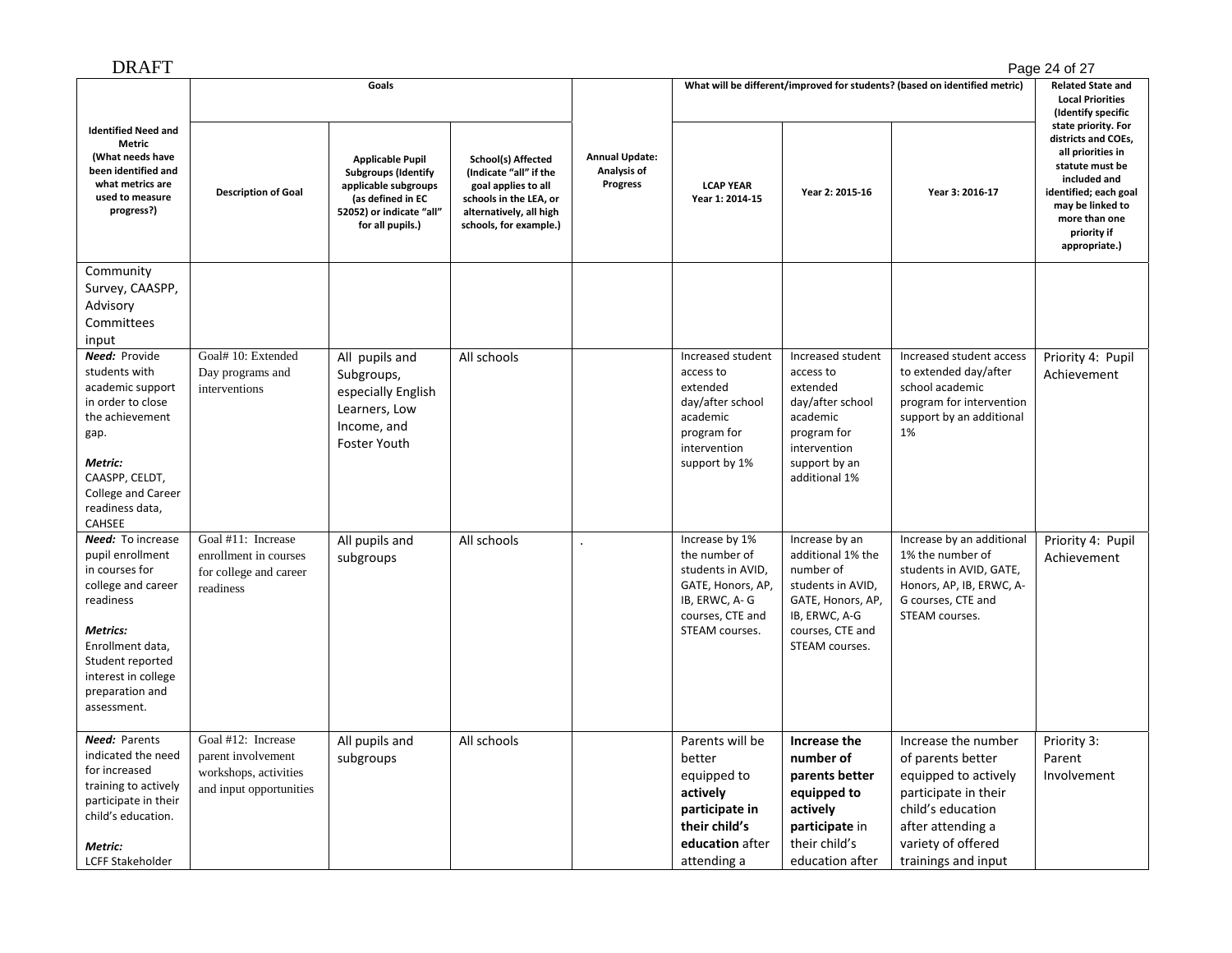| <b>DRAFT</b>                                                                                                                                                                                     |                                                                                                                                                                    |                                                                                                                                                    |                                                                                                                                                    |                                                         |                                                                                                                                                                                              |                                                                                                                                              |                                                                                                                                                                               | Page 25 of 27                                                                                                                                                                                    |
|--------------------------------------------------------------------------------------------------------------------------------------------------------------------------------------------------|--------------------------------------------------------------------------------------------------------------------------------------------------------------------|----------------------------------------------------------------------------------------------------------------------------------------------------|----------------------------------------------------------------------------------------------------------------------------------------------------|---------------------------------------------------------|----------------------------------------------------------------------------------------------------------------------------------------------------------------------------------------------|----------------------------------------------------------------------------------------------------------------------------------------------|-------------------------------------------------------------------------------------------------------------------------------------------------------------------------------|--------------------------------------------------------------------------------------------------------------------------------------------------------------------------------------------------|
|                                                                                                                                                                                                  |                                                                                                                                                                    | Goals                                                                                                                                              |                                                                                                                                                    |                                                         |                                                                                                                                                                                              |                                                                                                                                              | What will be different/improved for students? (based on identified metric)                                                                                                    | <b>Related State and</b><br><b>Local Priorities</b><br>(Identify specific                                                                                                                        |
| <b>Identified Need and</b><br>Metric<br>(What needs have<br>been identified and<br>what metrics are<br>used to measure<br>progress?)                                                             | <b>Description of Goal</b>                                                                                                                                         | <b>Applicable Pupil</b><br><b>Subgroups (Identify</b><br>applicable subgroups<br>(as defined in EC<br>52052) or indicate "all"<br>for all pupils.) | School(s) Affected<br>(Indicate "all" if the<br>goal applies to all<br>schools in the LEA, or<br>alternatively, all high<br>schools, for example.) | <b>Annual Update:</b><br>Analysis of<br><b>Progress</b> | <b>LCAP YEAR</b><br>Year 1: 2014-15                                                                                                                                                          | Year 2: 2015-16                                                                                                                              | Year 3: 2016-17                                                                                                                                                               | state priority. For<br>districts and COEs,<br>all priorities in<br>statute must be<br>included and<br>identified; each goal<br>may be linked to<br>more than one<br>priority if<br>appropriate.) |
| Community<br>Survey,<br>Parent satisfaction<br>surveys, parent<br>enrollment in<br>workshops and<br>activities                                                                                   |                                                                                                                                                                    |                                                                                                                                                    |                                                                                                                                                    |                                                         | variety of<br>offered<br>trainings and<br>input<br>opportunities<br>on such topics<br>as technology<br>and parental<br>empowerment.                                                          | attending a<br>variety of<br>offered<br>trainings and<br>input<br>opportunities<br>on such topics<br>as CCSS and<br>technology, by<br>1%.    | opportunities on such<br>topics as technology<br>and parental<br>empowerment, by an<br>additional 3%.                                                                         |                                                                                                                                                                                                  |
| Need: Access to<br>resources and<br>services for all<br>parents.<br>Metric: Various<br>parent surveys,<br>and access &<br>enrollment in<br>training and<br>participating in<br>child's education | Goal #13: Increase<br>resources and services<br>to improve parent<br>involvement                                                                                   | All pupils and<br>subgroups                                                                                                                        | All schools                                                                                                                                        |                                                         | Parents will<br>have access to<br>services that<br>will enable<br>active<br>participation in<br>their child's<br>education as<br>measured by<br>district<br>developed<br>baseline<br>survey. | Increase by 1%<br>the parents<br>who feel they<br>actively<br>participate in<br>their child's<br>education as<br>indicated in the<br>survey. | Increase by an<br>additional 1% the<br>parents who feel<br>empowered to<br>actively participate in<br>their child's education<br>as indicated in the<br>annual parent survey. | Priority 3:<br>Parent<br>Involvement                                                                                                                                                             |
| Need: An<br>increased access<br>to college and<br>career pathways<br>Metric: Course<br>enrollments,<br>student surveys                                                                           | Goal #14: Increase<br>pathways to college and<br>career programs and<br>provide resources and<br>support systems to<br>engage students at<br>district and schools. | All pupils and<br>subgroups                                                                                                                        | All Secondary<br>schools                                                                                                                           |                                                         | Students will be<br>more engaged<br>in their<br>learning.                                                                                                                                    | Increase by 1%<br>the students<br>who state they<br>are more<br>engaged in their<br>learning.                                                | Increase by an<br>additional 1% the<br>students who state<br>they are more<br>engaged in their<br>learning.                                                                   | Priority 5: Pupil<br>Engagement                                                                                                                                                                  |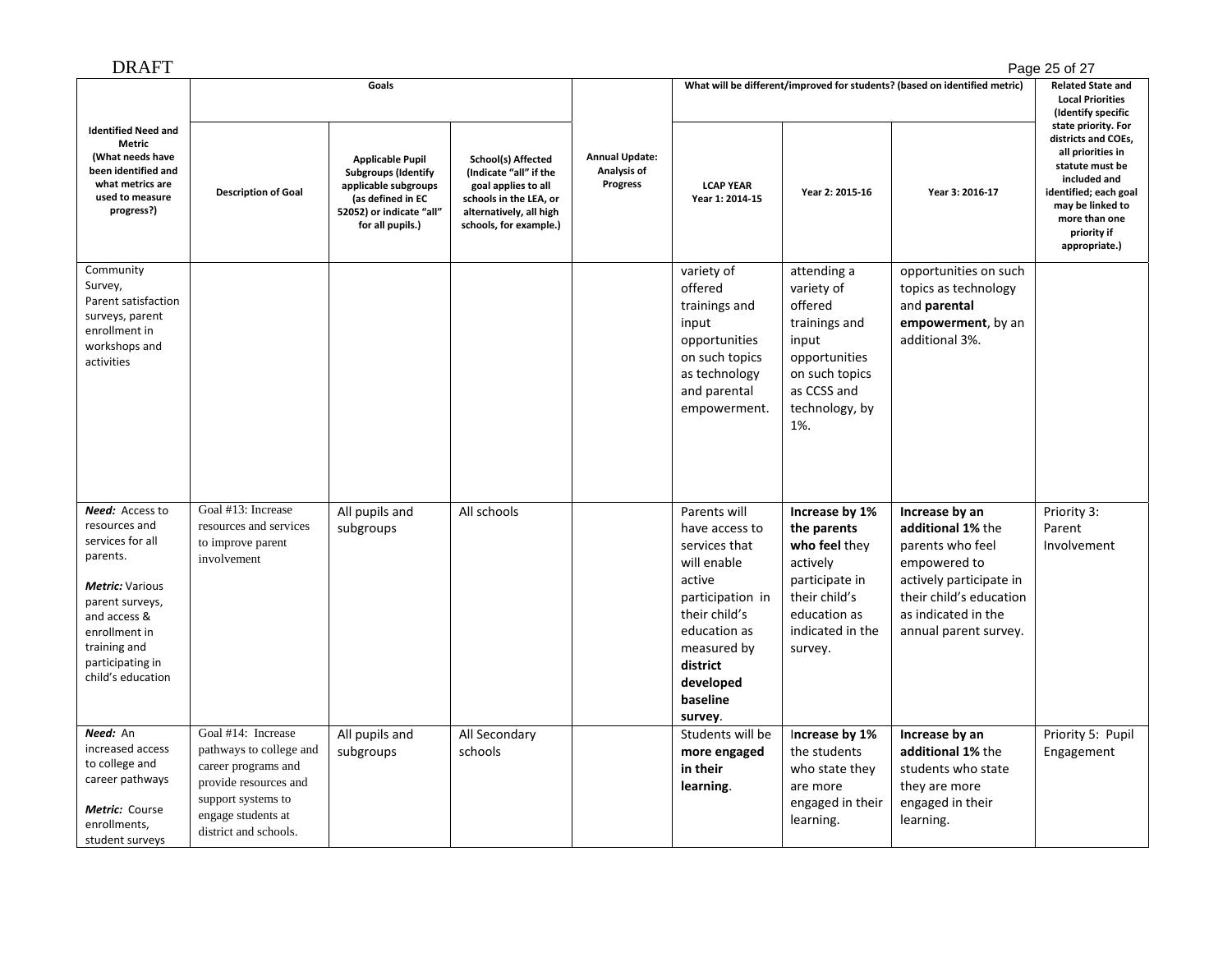| <b>DRAFT</b>                                                                                                                                                                 |                                                                                                 |                                                                                                                                                    |                                                                                                                                                    |                                                  |                                                                                                                          |                                                                                                                                             |                                                                                                                                                       | Page 26 of 27                                                                                                                                                                                    |
|------------------------------------------------------------------------------------------------------------------------------------------------------------------------------|-------------------------------------------------------------------------------------------------|----------------------------------------------------------------------------------------------------------------------------------------------------|----------------------------------------------------------------------------------------------------------------------------------------------------|--------------------------------------------------|--------------------------------------------------------------------------------------------------------------------------|---------------------------------------------------------------------------------------------------------------------------------------------|-------------------------------------------------------------------------------------------------------------------------------------------------------|--------------------------------------------------------------------------------------------------------------------------------------------------------------------------------------------------|
|                                                                                                                                                                              | Goals                                                                                           |                                                                                                                                                    |                                                                                                                                                    |                                                  | What will be different/improved for students? (based on identified metric)                                               | <b>Related State and</b><br><b>Local Priorities</b><br>(Identify specific                                                                   |                                                                                                                                                       |                                                                                                                                                                                                  |
| <b>Identified Need and</b><br><b>Metric</b><br>(What needs have<br>been identified and<br>what metrics are<br>used to measure<br>progress?)                                  | <b>Description of Goal</b>                                                                      | <b>Applicable Pupil</b><br><b>Subgroups (Identify</b><br>applicable subgroups<br>(as defined in EC<br>52052) or indicate "all"<br>for all pupils.) | School(s) Affected<br>(Indicate "all" if the<br>goal applies to all<br>schools in the LEA, or<br>alternatively, all high<br>schools, for example.) | <b>Annual Update:</b><br>Analysis of<br>Progress | <b>LCAP YEAR</b><br>Year 1: 2014-15                                                                                      | Year 2: 2015-16                                                                                                                             | Year 3: 2016-17                                                                                                                                       | state priority. For<br>districts and COEs,<br>all priorities in<br>statute must be<br>included and<br>identified; each goal<br>may be linked to<br>more than one<br>priority if<br>appropriate.) |
| Need: Increase<br>student<br>engagement.<br>Metric: LCFF<br>Stakeholder<br>Community<br>survey, student<br>surveys                                                           | Goal #15: Increase<br>student engagement<br>through student and<br>teacher use of<br>technology | All pupils and<br>subgroups                                                                                                                        | All schools                                                                                                                                        |                                                  | Students will<br>engage weekly<br>with<br>technology.                                                                    | Students will<br>engage with<br>technology<br>daily in one or<br>more subject<br>areas.                                                     | Students will engage<br>with technology daily<br>in two or more<br>subject areas.                                                                     | Priority 5: Pupil<br>Engagement                                                                                                                                                                  |
| Need: Increase<br>student<br>attendance<br>Metric: ADA<br>Reports                                                                                                            | Goal #16: Improve<br>student attendance                                                         | All pupils and<br>subgroups                                                                                                                        | All schools                                                                                                                                        |                                                  | Student<br>attendance will<br>be improved by<br>0.25% from the<br>previous year.                                         | Student<br>attendance will<br>be improved by<br>0.25% from the<br>previous year.                                                            | Student attendance<br>will be improved by<br>0.25% from the<br>previous year.                                                                         | Priority 5: Pupil<br>Engagement                                                                                                                                                                  |
| Needs: Increase<br>graduation rates<br>Metric:<br>Graduation                                                                                                                 | Goal #17: Increase<br>graduation rates                                                          | All pupils and<br>subgroups                                                                                                                        | All secondary<br>schools                                                                                                                           |                                                  | Graduation rate<br>will increase by<br>0.25% from the<br>previous year.                                                  | <b>Graduation rate</b><br>will increase by<br>0.25% from the<br>previous year.                                                              | <b>Graduation rate will</b><br>increase by 0.25%<br>from the previous<br>year.                                                                        | Priority 5: Pupil<br>Engagement                                                                                                                                                                  |
| Need: Improve<br>school climate to<br>engage student<br>learning.<br>Metric: California<br><b>Healthy Kids</b><br>Survey and other<br>staff, parent, and<br>student surveys. | Goal #18: Increase<br>resources and services<br>to improve school<br>climate                    | All pupils and<br>subgroups                                                                                                                        | All schools                                                                                                                                        |                                                  | Students,<br>parents, and<br>staff will<br>provide<br>feedback on<br>school safety,<br>connectedness,<br>and motivation. | An increased<br>number of<br>students,<br>parents, and<br>staff will<br>provide positive<br>feedback on<br>school safety,<br>connectedness, | An increased number<br>of students, parents,<br>and staff will provide<br>positive feedback on<br>school safety,<br>connectedness, and<br>motivation. | Priority 6:<br><b>School Climate</b>                                                                                                                                                             |
| Need: Increased<br>access to<br>counseling and<br>mental health<br>services<br><b>Metric: Referrals</b><br>to counseling and                                                 | Goal #19: Increase<br>counseling and other<br>mental health services                            | All subgroups                                                                                                                                      | All schools in LEA                                                                                                                                 |                                                  | Students will<br>have access to<br>an increased<br>number of<br>counselors and<br>mental health<br>services.             | By increased<br>access to<br>counselors and<br>mental health<br>services,<br>student<br>incidents of                                        | By increased access<br>to counselors and<br>mental health<br>services, student<br>incidents of behavior<br>referrals will be<br>reduced by and        | Priority 5:<br>Student<br>Engagement                                                                                                                                                             |